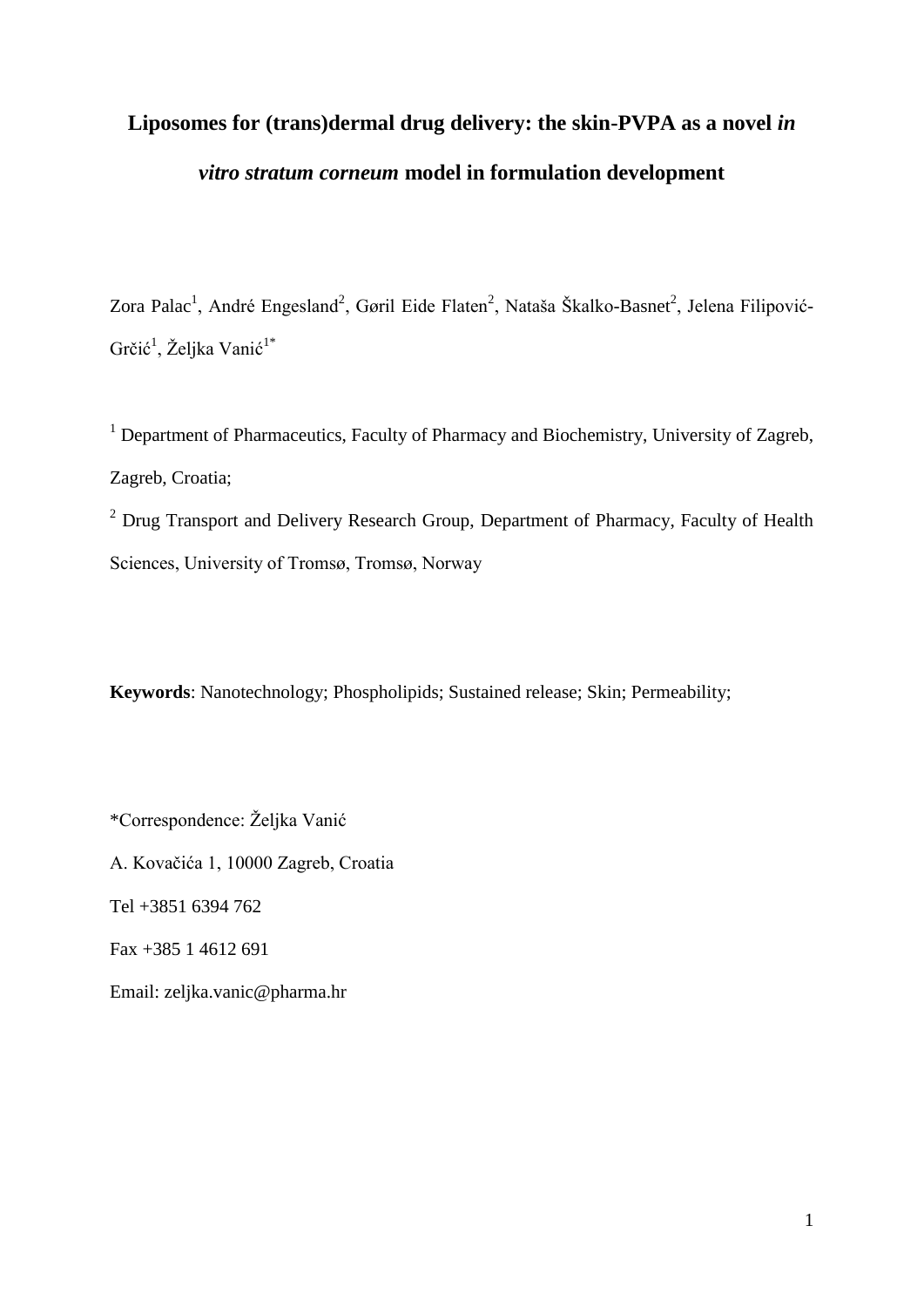## **Abstract:**

Penetration potential of vesicles destined for trans(dermal) administration remains to be of great interests both in respect to drug therapy and cosmetic treatment. This study investigated the applicability of the phospholipid vesicle-based permeation assay (PVPA) as a novel *in vitro* skin barrier model for screening purposes in preformulation studies. Various classes of liposomes containing hydrophilic model drug were examined, including conventional liposomes (CLs), deformable liposomes (DLs) and propylene glycol liposomes (PGLs). The size, surface charge, membrane deformability and entrapment efficiency were found to be affected by the vesicle lipid concentration, the presence of the surfactant and propylene glycol. All liposomes exhibited prolonged drug release profiles with an initial burst effect followed by a slower release phase. The permeation of the drug from all of the tested liposomes, as assessed with the mimicked *stratum corneum* - PVPA model, was significantly enhanced as compared to the permeability of the drug in solution form. Although the DLs and the PGLs exhibited almost the same membrane elasticity, the permeability of the drug delivered by PGLs was higher (6.2 x  $10^{-6}$  cm/s) than DLs (5.5 x  $10^{-6}$  cm/s). Therefore, this study confirmed both the potential of liposomes as vesicles in trans(dermal) delivery and potential of the newly developed skin-PVPA for the screening and optimization of liposomes at the early preformulation stage.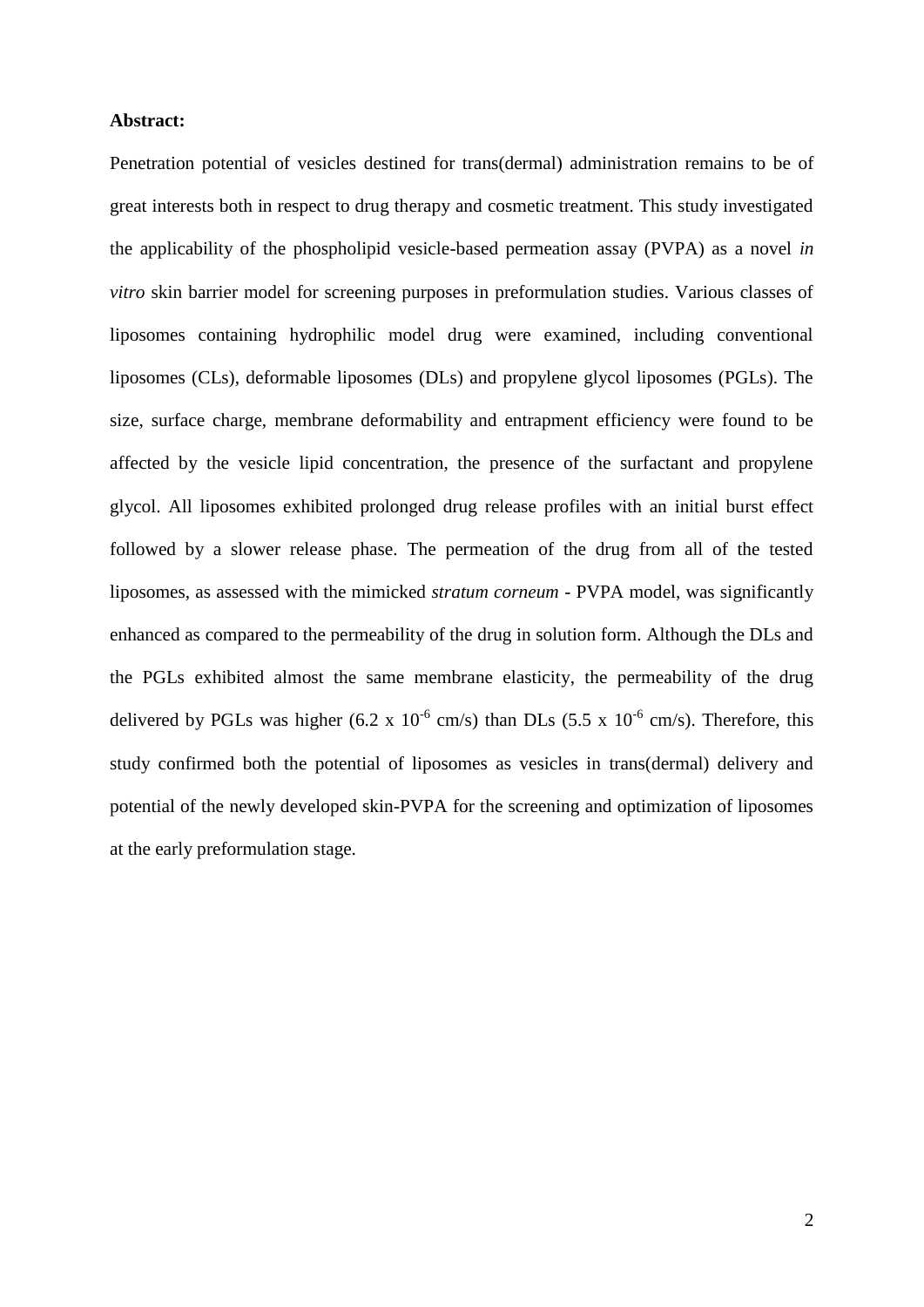# 1. INTRODUCTION

Transdermal drug delivery provides many advantages over other administration routes, including the avoidance of gastrointestinal side-effects, hepatic first-pass effects and variability in absorption as well as lower fluctuations in plasma drug levels (El Maghraby et al., 2006). Moreover, the transdermal route is noninvasive, painless, easy and well accepted by patients. Unfortunately, the barrier nature of *stratum corneum* limits the penetration of most drugs (Honeywell-Nguyen and Bouwstra, 2005). Different strategies have been used to improve transdermal delivery, including the optimization of the drug and vehicle properties, the modification of *stratum corneum* by chemical penetration enhancers, and electrical/external force methods such as iontophoresis, electroporation and sonophoresis (Delgado-Charro and Guy, 2001). Considerable research has focused on developing nanopharmaceuticals, including nanoparticles (nanospheres, nanocapsules) derived from natural or synthetic polymers, nanoemulsions, solid lipid nanoparticles, nanostructured lipid carriers, dendrimers and vesicular nanosystems, such as niosomes and liposomes, to enhance the transport of drugs through the skin (Cereda et al., 2013; Cevc and Vierl, 2010; Prow et al., 2011; Subongkot et al., 2012). The use of nanopharmaceuticals enables the alteration of the pharmacokinetic properties of a given drug and increases its bioavailability. Liposomes have received particular attention among nanopharmaceuticals. Their phospholipid nature, nontoxicity and ability to encapsulate different compounds (hydrophilic, lipophilic and amphiphilic) make liposomes a promising option for improved skin drug delivery. However, most of the reports on conventional liposomes (CLs) describe localized effects as a result of vesicles accumulation in the *stratum corneum* or upper layers of the epidermis (Barry, 2001). To overcome these limitations, new classes of lipid vesicles with pronounced membrane elasticity, such as deformable (flexible, elastic) liposomes (DLs) (Cevc et al., 1998), ethosomes (Touitou et al., 2000), invasomes (Dragicevic-Curic et al., 2008) and propylene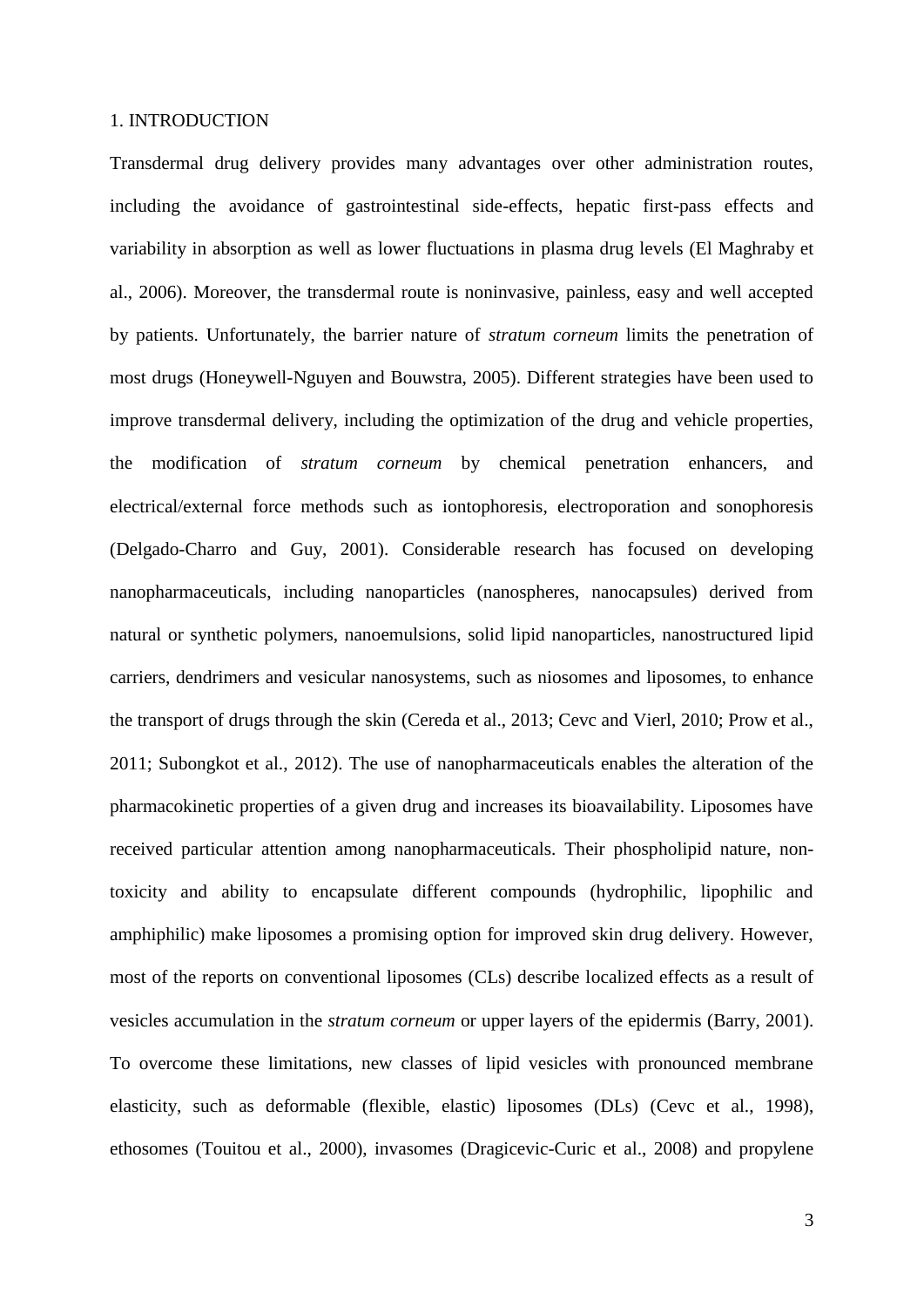glycol-containing liposomes (PGLs) (Elsayed et al., 2007a), have been investigated. These novel types of liposomes demonstrate superior skin penetration ability and seem to transport active substances more efficaciously through *stratum corneum* into the deeper layers of the skin and even transdermally. In order to optimize their composition and desired outcome, the drug permeability studies, performed on robust and reliable models, are essential for the successful development of liposomes for (trans)dermal drug delivery.

*In vitro* studies using human skin are ideal for monitoring drug delivery and evaluating the drug formulation because these studies ensure an accurate representation of the processes involved. However, the complex nature of biological tissue, the inter- and intra-individual variability of skin samples and ethical issues limit the use of human skin in the early stages of formulation assessment. Most *in vitro* investigations use pig ear skin because of its structural equivalence to human skin (Herkenne et al., 2007; Salerno et al., 2010); however, measurements using Franz diffusion cell and animal skin are only partially standardized, leading to large variations in permeability results (Chilcott et al., 2005). Artificial model membranes, such as silicone membranes (Oliveira et al., 2010), the ceramide-derived parallel artificial membrane permeability assay (Sinko et al., 2012) and the phospholipid vesicle-based permeation assay (PVPA) (Engesland et al., 2013), represent simple and reproducible methods for studying the fundamental mechanisms of drug permeation.

The skin-PVPA is a novel *in vitro* skin barrier model based on the tightly packed phospholipid vesicles chosen to mimic *stratum corneum*. This assay provides a valuable method for evaluating the skin permeation of different drugs (Engesland et al., 2013) and has the potential to be used to estimate (trans)dermal formulations. Skin-PVPA has not yet been examined for the assessment of skin-targeting nanopharmaceuticals. Therefore, the present study evaluated the applicability of this novel skin barrier in determining the drug penetration abilities of various liposomes. CLs, DLs and PGLs containing a hydrophilic model drug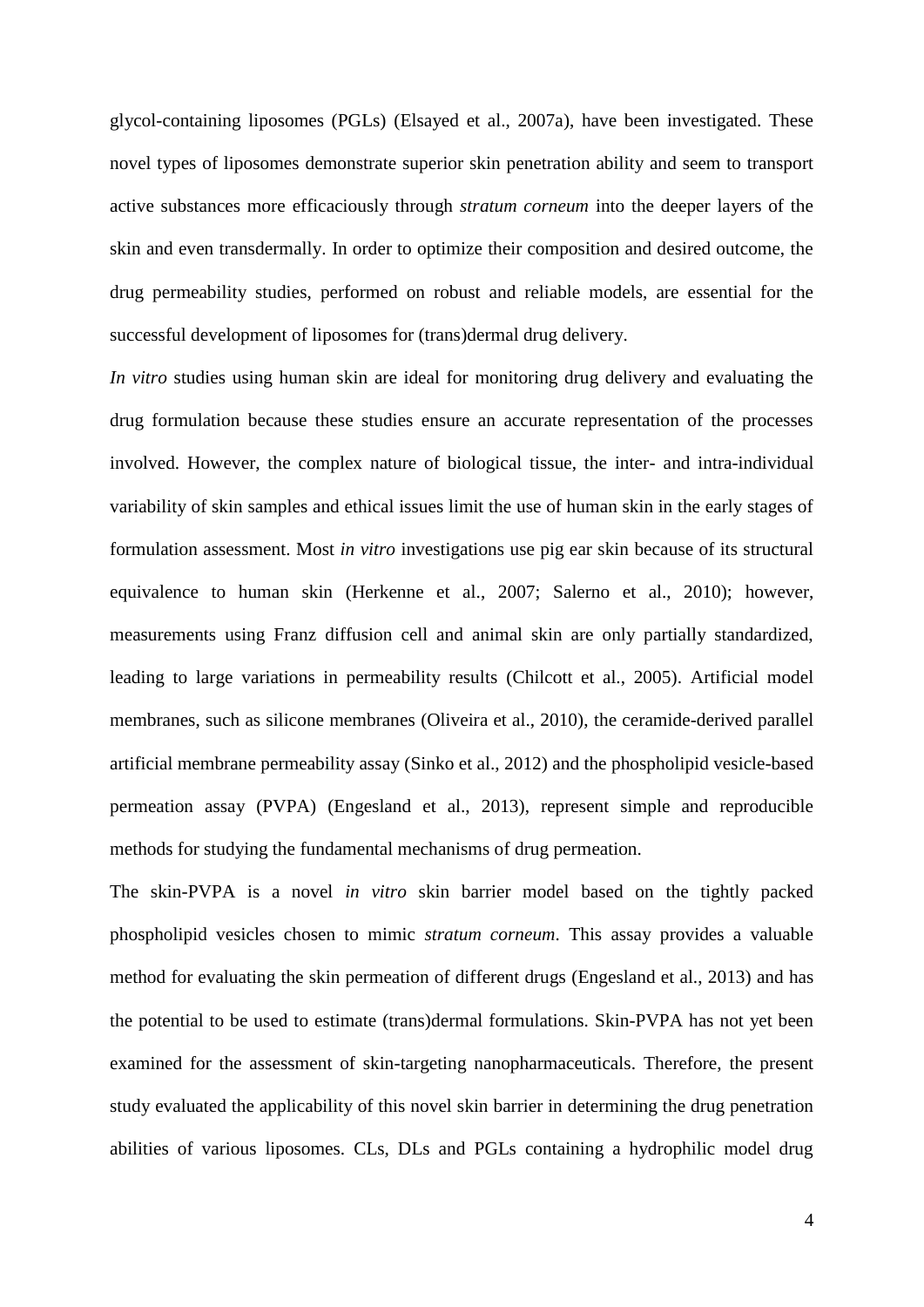(diclofenac sodium) were prepared, and their physicochemical properties were evaluated. It has been shown that the lipid concentration and composition, presence of edge activators and/or penetration enhancers, lamellarity, particle size, surface charge, entrapment efficiency and mode of application affect the degree of (trans)dermal drug penetration and, consequently, the efficacy of the liposomes as a drug delivery system (Cevc and Blume, 1992; Gillet et al., 2011a,b).

## 2. MATERIALS AND METHODS

#### *2.1. Materials*

Soy lecithin (Lipoid S75) and egg phosphatidylcholine (Lipoid E80) were generous gifts from Lipoid GmbH (Ludwigshafen, Germany). Diclofenac sodium (DCS) (Mw 318.13) was kindly provided by Pliva Croatia Ltd. (Zagreb, Croatia). Ceramides from bovine spinal cord, cholesterol, cholesteryl sulfate, palmitic acid, Sepharose CL-4B, Sephadex G-50 and sodium deoxycholate (SDCh) were purchased from Sigma-Aldrich Company (St. Louis, USA). Chloroform was purchased from Merck (Darmstadt, Germany). Ethanol, methanol and propylene glycol (PG) were of analytical grade and were obtained from Kemika (Zagreb, Croatia). Filter inserts (Transwell,  $d = 6.5$  mm) and plates were purchased from Corning Inc. (Corning, New York, USA). Mixed cellulose ester filters (0.65 μm pore size) and the isopore filters (0.8 and 1.2 μm pore size) were obtained from Millipore (Billerica, Massachusetts). Nucleopore filters (0.4 μm pore size) were purchased from Whatman (part of GE Healthcare, Oslo, Norway).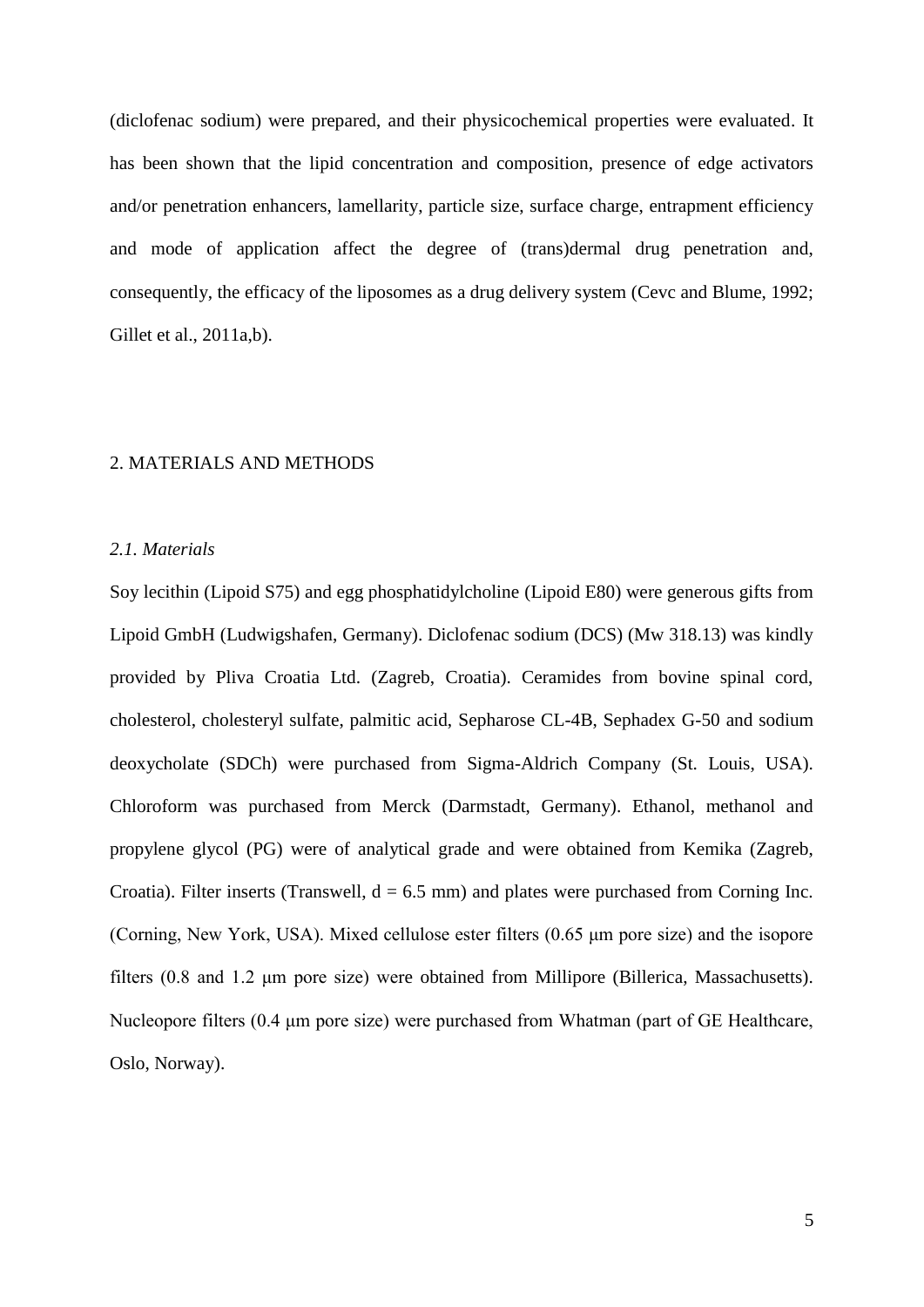Phosphate buffer was prepared by dissolving  $KH_2PO_4$  (0.6 g),  $Na_2HPO_4 \times 12H_2O$  (6.4 g), NaCl (7.24 g) and NaN<sub>3</sub> (0.2 g) in distilled water up to 1000 ml, and the pH was adjusted to 7.4 by adding HCl or NaOH.

#### *2.2. Preparation of liposomes*

CLs, DLs and PGLs of different lipid concentrations (26 or 52 mM total lipids) were prepared by a film hydration method (Vanić et al., 2012). Briefly, Lipoid S75 (for the CLs and the PGLs) or Lipoid S75/SDCh at an 85/15% weight ratio (for the DLs) was dissolved in concentrated ethanol in a round-bottomed flask. The ethanol was removed completely using a rotary vacuum evaporator (Büchi Rotavapor R-200, Büchi Labortechnik AG, Flawil, Switzerland), and the thin lipid layer was hydrated by adding an aqueous solution of DCS (150 mg/10 ml) for the preparation of CLs and DLs. For the preparation of PGLs, 10% or 30% (w/v) of PG was added to the aqueous solution of the DCS. All of the liposome preparations were extruded three times through the 400-nm pore size polycarbonate membranes (LiposoFast, Avestin, Canada).

The phospholipid contents in all of the liposome formulations were determined as the total amount of phosphorous according to Bartlett (1959). The recoveries were found to be in the range between 93 and 98.3% of the starting amounts.

## *2.3. Size measurements*

The mean diameter and the polydispersity index (PI) of the liposomes were determined by photon correlation spectroscopy (PCS) on a Zetasizer 3000HS (Malvern Instruments, Malvern, UK) 24 h after preparation. Measurements were performed at a scattering angle of 90° and a temperature of 25°C. The liposome samples were diluted with 1 mM NaCl, which was previously filtered through 200-nm Minisart filters, to achieve a count rate of between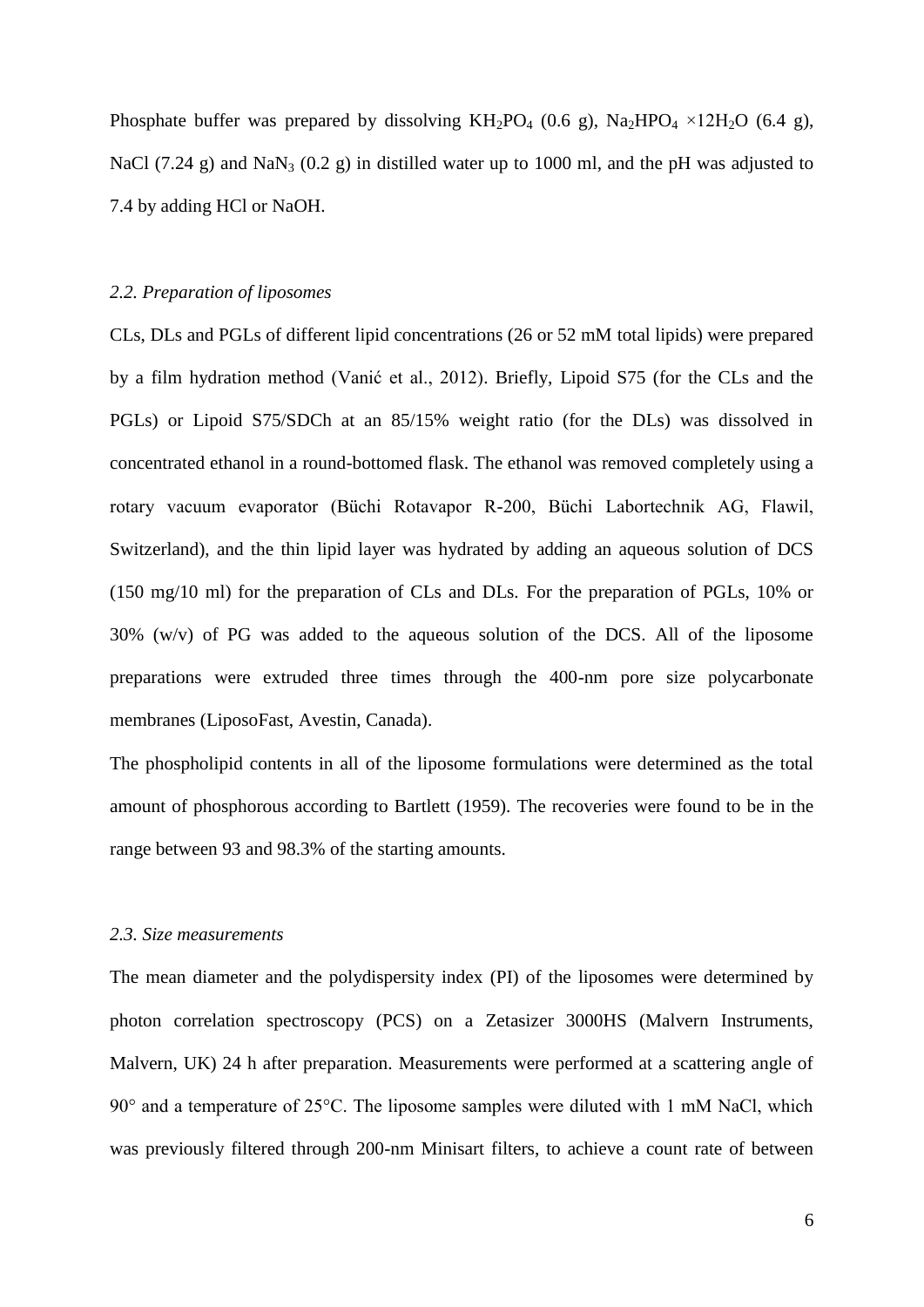100 and 300 Kcps. Prior to the measurements, all of the prepared liposomes were sonicated for 15 s in an ultrasonication bath (Branson 1210, Branson Ultrasonics Corp., Danbury, USA) (Vanić et al., 2013).

#### *2.4. Zeta potential measurements*

Zeta potential measurements were performed on a Zetasizer 3000HS (Malvern Instruments, Malvern, UK) using a capillary cell with the optical modulator operating at 1000 Hz. To ensure the validity of the measurements, the instrument was calibrated throughout the measurements using the Malvern Zeta Potential Transfer Standard (−50 ± 5 mV). Liposomal samples were prepared by diluting the liposome suspension with an appropriate volume of 1 mM NaCl to achieve the proper count rate. All measurements were performed at 25°C (Vanić et al., 2013).

## *2.5. Entrapment efficiency determination*

To determine the entrapment of DCS in liposomes, unentrapped (free) DCS was separated from the liposomes by four different methods: gel chromatography, minicolumn centrifugation, ultracentrifugation and dialysis. Gel chromatography was performed on Sepharose CL-4B (Vanić et al., 2012), and minicolumn centrifugation was conducted with Sephadex G-50 minicolumns according to a previously described procedure (Vanić et al., 2013). For the ultracentrifugation method, 0.5 ml of each liposome suspension was diluted with 1.5 ml of demineralized water and ultracentrifuged (Beckman Optima LE-80 K Ultracentrifuge, Beckman Coulter Inc., Fullerton, USA) for 1 h at 100 000 *g* (20°C). The supernatant (unentrapped drug) was removed, and the pellet was washed with 2 ml of water under the same conditions. To separate the unentrapped drug by dialysis, the samples of liposome suspensions (100 µl) were placed in a dialysis bag (Dialysis Tubing Visking,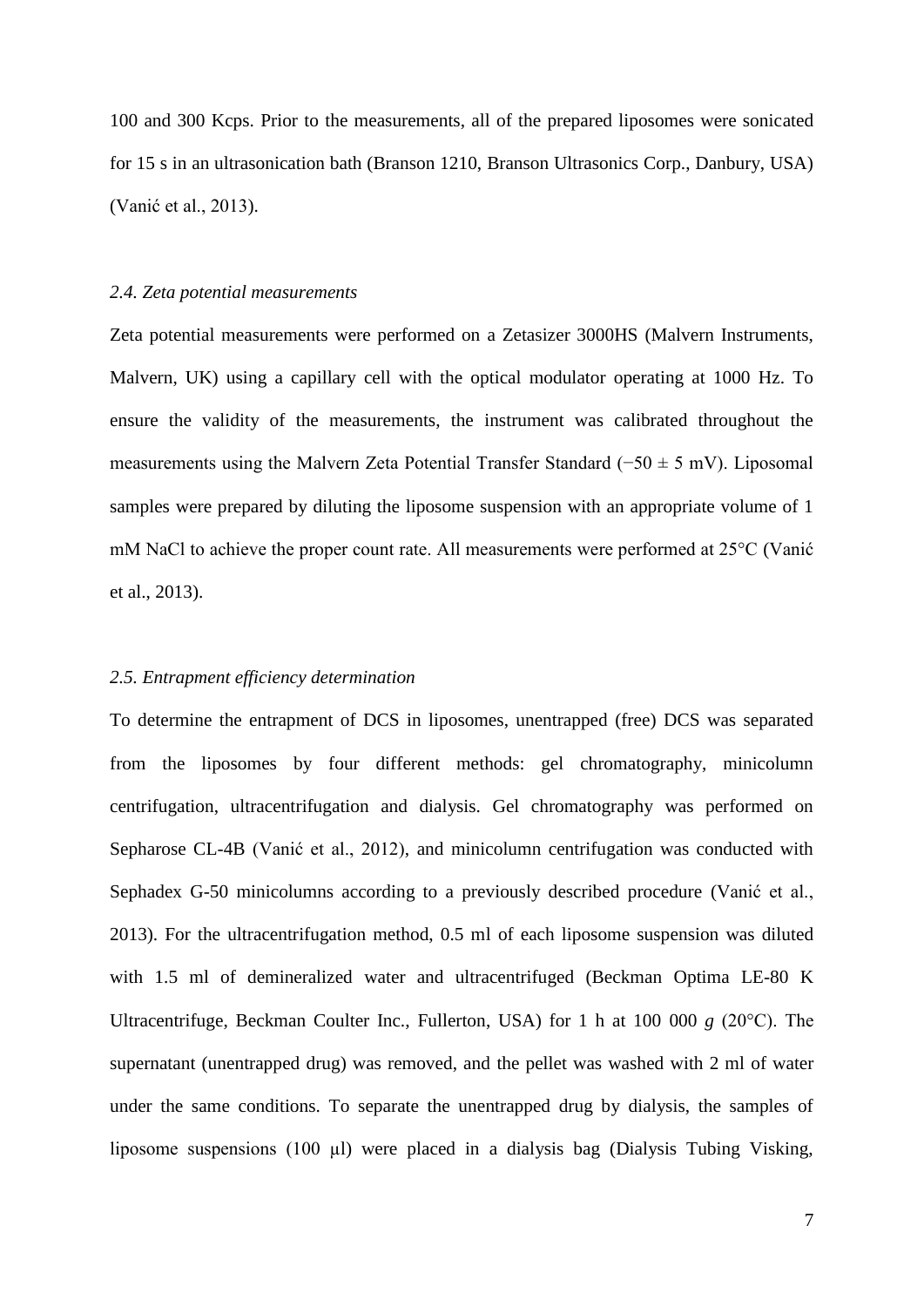Medicell International Ltd., London, UK, Mw cut-off 12-14000 Da) and extensively dialyzed in 100 ml of demineralized water for 1 h during constant stirring at 50 rpm. The receptor medium was completely replaced with fresh medium continuing dialysis for the next hour. The concentrations of both the unentrapped (free) and the liposome-entrapped drug were determined spectrophotometrically (Ultrospect Plus, Pharmacia LKB, Cambridge, UK). The concentration of the free DCS was measured at 276 nm (demineralized water), and the loaded drug was detected at 282 nm after dissolving the liposomes in methanol.

The entrapment of the drug was expressed as the entrapment efficiency (%), and the drug/lipid ratio according to the following equations:

Entrapment efficiency (%) = [drug in liposomes/(drug in liposomes + unentrapped drug)] x 100

Drug/lipid ratio ( $\mu$ g/mg) =  $\mu$ g of the drug in liposomes/mg of lipid recovered

Drug recovery (%) =  $\left[$  (drug in liposomes + unentrapped drug)/total drug] x 100

The amount of the total drug was determined by using an aliquot of the initial liposome suspension and adding methanol to dissolve lipids in the liposomes.

The recovery of the drug was determined for all of the samples and was found to be between 89.7 and 98.5%.

# *2.6. Measurements of liposome elasticity*

The membrane elasticity of the liposomes was determined with a home-made device, as previously reported (Vanić et al., 2014). In brief, an external pressure of 5 bar was used to drive the flux of extruded liposome suspensions through a membrane with a pore size of 100 nm. The amount of liposome suspension that was extruded in 5 min was measured, and the mean diameter and polydispersity index (PI) were monitored by PSC measurements before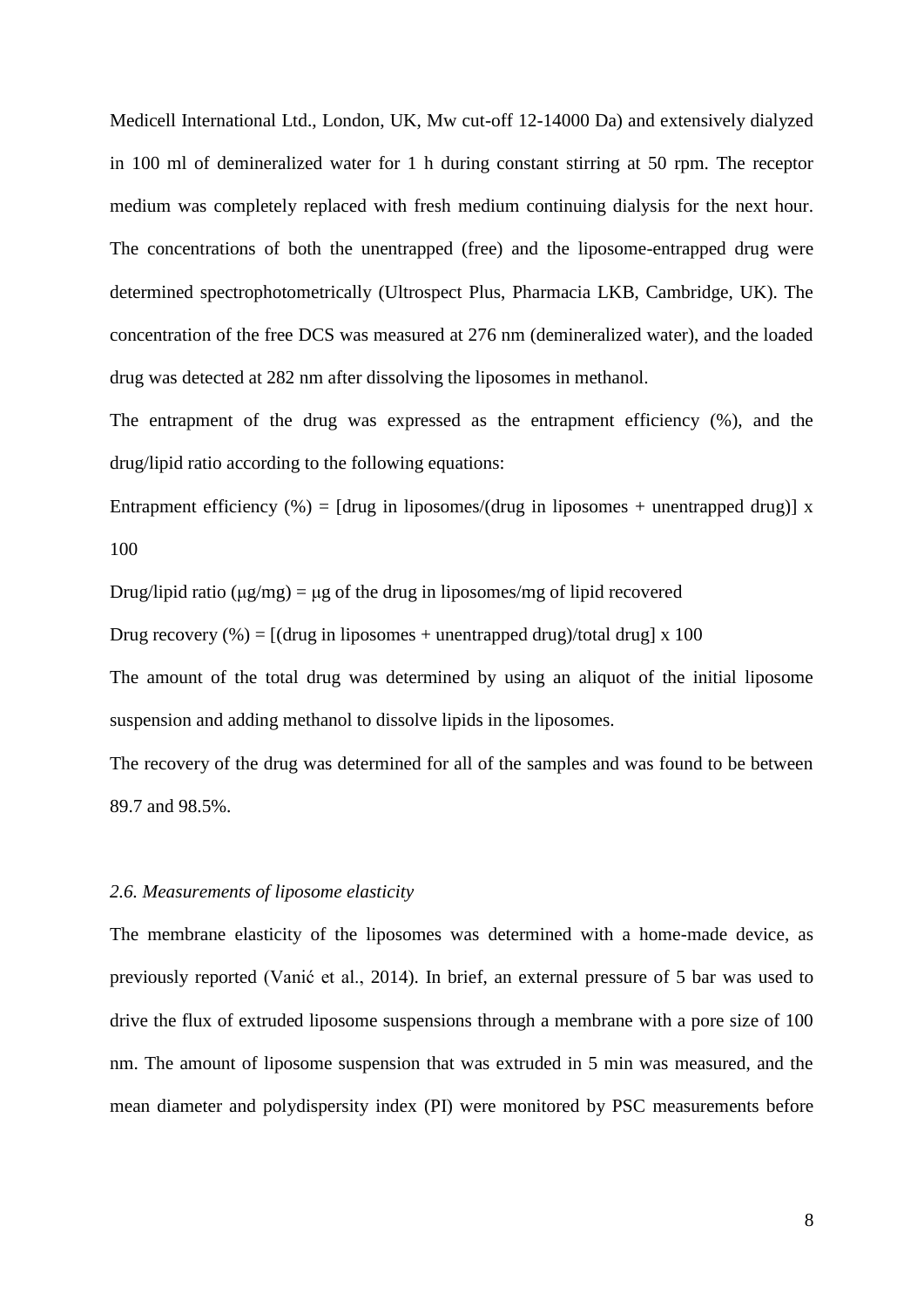and after extrusion. The degree of membrane elasticity of the liposomes (E) was calculated with the following equation:

$$
E=J(r_v/r_p)^2,
$$

where J is the amount of suspension (g) extruded in 5 min,  $r_v$  is the mean diameter of the liposomes after extrusion and  $r_p$  is the membrane pore size (Jain et al., 2003; Ferderber et al., 2009).

The measurements were performed with liposomes that were prepared with the lower lipid concentration (CL-A, DL-A, PGL-10-A, PGL-30-A) and extruded three times through a membrane with a pore size of 400 nm.

#### *2.7. Storage stability study*

Samples of CL-A, DL-A and PGL-10-A (extruded through 400-nm pore size filters) were stored for a period of ten months at 4°C, and the mean diameter, PI and zeta potential were analyzed as described above.

## *2.8. In vitro release studies*

The release of DCS from liposomes that were previously separated from unentrapped drug was performed on a Franz cell diffusion system under sink conditions using cellulose membranes and a heating circulator set to 32°C (Hurler et al., 2012). The acceptor chamber (16 ml) was filled with demineralized water. Aliquots of the liposomes (200 µl) or a control solution (an aqueous solution of DCS at a concentration that corresponds to the liposome formulations) were added to the donor chamber onto a presoaked membrane, and the system was adequately sealed. The receptor medium was constantly mixed with a small magnetic stirrer. Samples (1 ml) were withdrawn from the acceptor compartment at certain time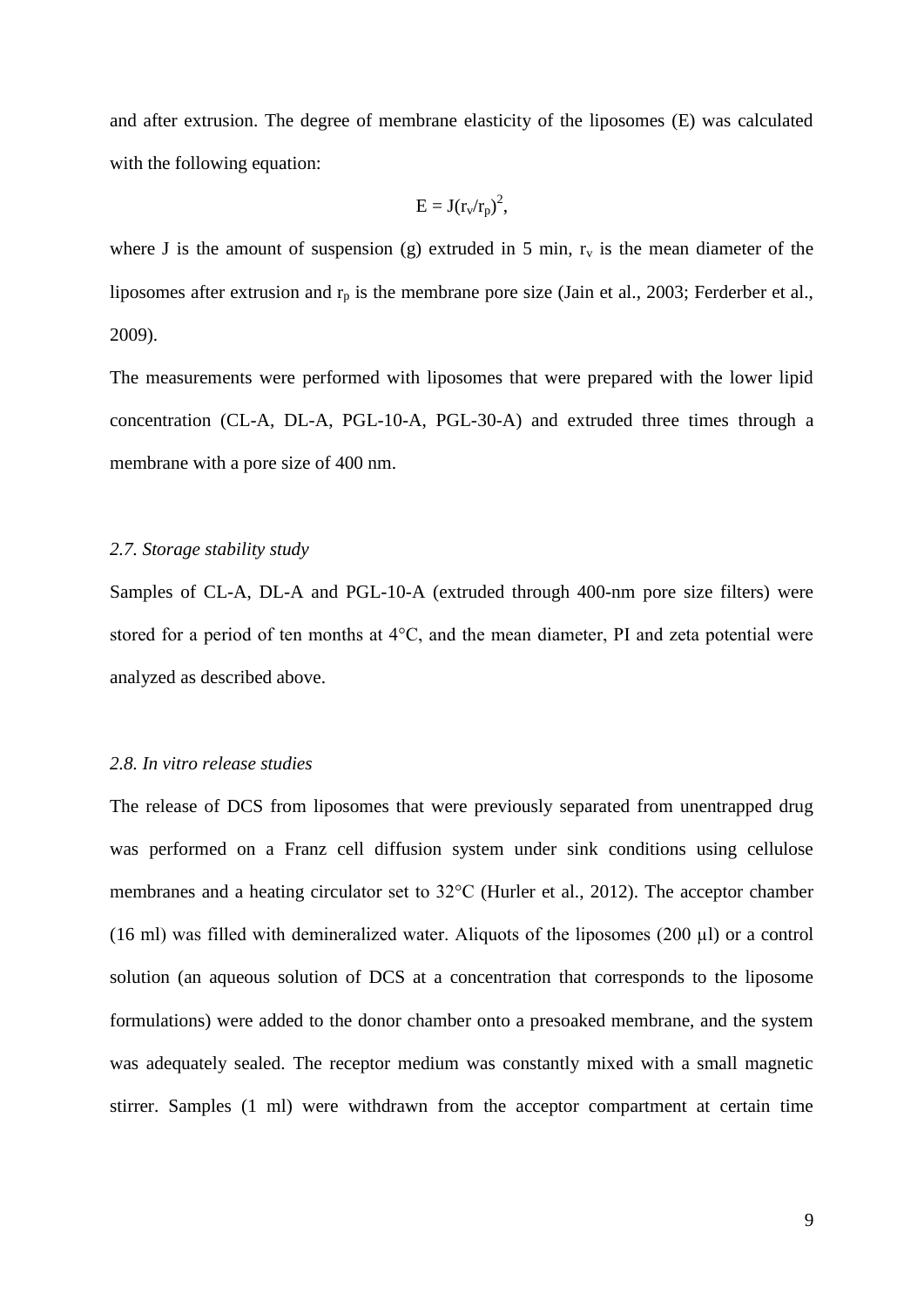intervals and replaced with fresh medium. The amount of released DCS was determined spectrophotometrically as described above.

#### *2.9. Permeability studies on the novel artificial stratum corneum barrier (skin-PVPA)*

The DCS permeability of various liposomes (CL-A, DL-A, PGL-10-A) was evaluated on the recently developed skin-PVPA model (Engesland et al., 2013). Phospholipid vesicles composed of materials similar to those found in human *stratum corneum* were prepared and used to build an artificial *stratum corneum* barrier.

#### *2.9.1. Preparation of vesicles for PVPA*

The vesicles were prepared using the film hydration method (Flaten et al., 2006a). Two different lipid compositions were used:

1. E-80 (77%, w/w) and cholesterol (23%, w/w) for the preparation of phospholipid vesicles 1 (PV-1);

2. E-80 (50%, w/w), ceramides (27.5%, w/w), cholesterol (12.5%, w/w), cholesteryl sulfate (2.5%, w/w) and palmitic acid (7.5%, w/w) for the preparation of phospholipid vesicles 2 (PV-2).

The lipids were dissolved in chloroform (for PV-1) or in a mixture of chloroform and methanol (1:1, volume ratio, for PV-2). The organic solvents were removed by evaporation, and the dried lipid films were hydrated with phosphate buffer, pH 7.4, followed by the addition of 10% (v/v) ethanol to achieve 6% (w/v) dispersions. The PV-1 were then extruded by nitrogen-driven extrusion (Lauda Dr R Wobster GmbH Königshofen, Germany) using 400- and 1200-nm pore size filters, and the PV-2 were extruded through 1200-nm filters using Liposofast (Avestin Europe GmbH, Mannheim, Germany). The different strategies for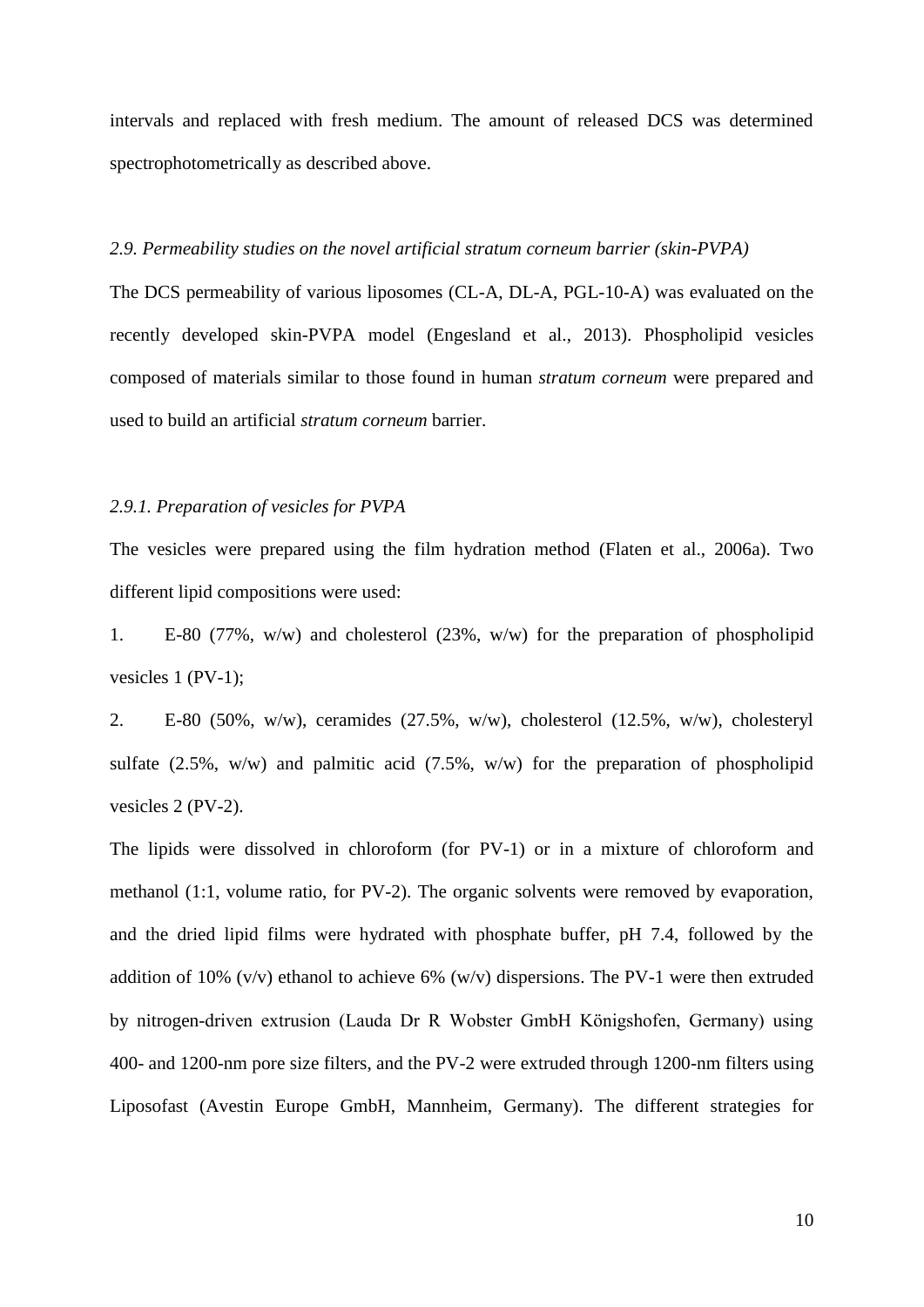extrusion of the two types of vesicles were chosen because we were unable to extrude the less flexible PV-1 by hand using the easy Liposofast-based method.

The size measurements of all of the phospholipid vesicles used to prepare the PVPA were determined by PCS using a Submicron Particle Sizer 370 (PSS Nicomp Particle Sizing Systems, Santa Barbara, California) (Flaten et al., 2006b).

## *2.9.2. Preparation of PVPA barriers*

The modified PVPA barriers designed to study the permeability of DCS from different liposomal formulations were prepared based on the recently developed skin-PVPA models (Engesland et al., 2013). PVPA<sub>c</sub> denotes the PVPA barrier prepared with PV-1, while PVPA<sub>s</sub> denotes the more complex PVPA barrier mimicking *stratum corneum* that was prepared with PV-2. The procedure was as follows: the small vesicles (extruded through 400-nm pores) were distributed into the pores of the filter support (650 nm) using repeated centrifugation (950 *g*) for 15 min followed by heating at 50°C for 45 min. Then, the large vesicles (extruded through 1200-nm pores) were deposited on top of the filter support as follows:

35 μl of PV-1 (for preparation of  $PVPA_c$ ) was deposited on the top layer of the filter support and centrifuged at 1030 *g* for 30 min. Invert centrifugation of inserts at 25 *g* was then used to remove the supernatant, followed by freezing at  $-70^{\circ}$ C for at least 1 h to promote the fusion of the vesicles. The barrier was thawed at 30°C for 2 h prior to the permeability experiment.

• 35 μl of PV-2 (for preparation of PVPAs) was placed onto the filter support and centrifuged at 950 *g* for 15 min (to align the vesicles on the surface). After evaporation at 50°C for 30 min (15 min in a closed container and 15 min in an open container), the barrier was frozen at  $-70^{\circ}$ C for 1 h. The barrier was thawed at 30 $^{\circ}$ C for 2 h prior to the permeability experiment.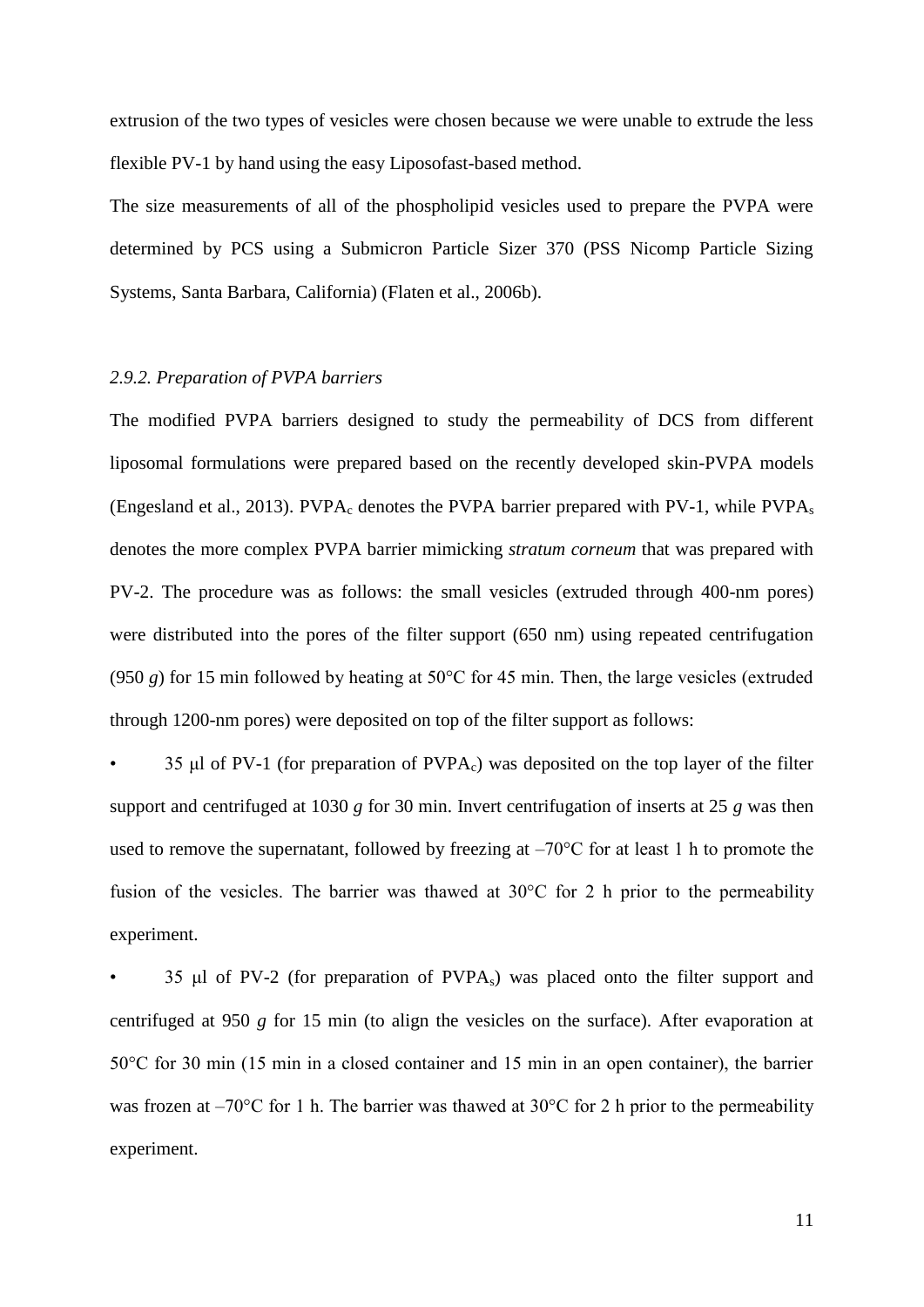## *2.9.3. Permeation experiments with liposomal formulations using the PVPA models*

Permeation studies with various classes of liposomes containing DCS, namely, CL-A, DL-A and PGL-10-A (extruded 3x400 nm and separated from the unentrapped drug), were preformed according to the procedure described previously for the permeability testing of hydrophilic compounds (Flaten et al., 2006a). In brief, the inserts were loaded with 100 μl of the liposomal formulations, all containing the same amount of the drug (donor compartment). At certain time intervals (every 1 h in the first 3 h and every 0.5 h for the next 2 h), the inserts were moved to wells containing pH 7.4 phosphate buffer (600 μl) as an acceptor medium to maintain sink conditions. At the end of experiment (after 5 h), 200 μl of samples from each acceptor compartment were transferred into 96-well titer plates for spectrophotometric analysis (Spectramax 190; Molecular Device Corporation, Sunnyvale, California). Control trials with DSC aqueous solutions with the same concentration of DSC as in the liposomal samples were performed under the same conditions. All of the trials were performed at least in triplicate.

To test the integrity of the barriers, the electrical resistance of the PVPA barriers was measured (Millicell-ERS; Millipore) immediately after finishing the permeability studies.

The apparent permeability coefficients  $(P_{app})$  were calculated from the steady-state flux according to the following equation:

$$
P_{app}(cm/s) = J/AC_d,
$$

where J is the observed flux rate (nmol/s), A is the surface area of the insert (cm<sup>2</sup>) and  $C_d$  is the concentration of DCS in the donor compartment (nmol/ml).

## *2.10. Statistical analysis*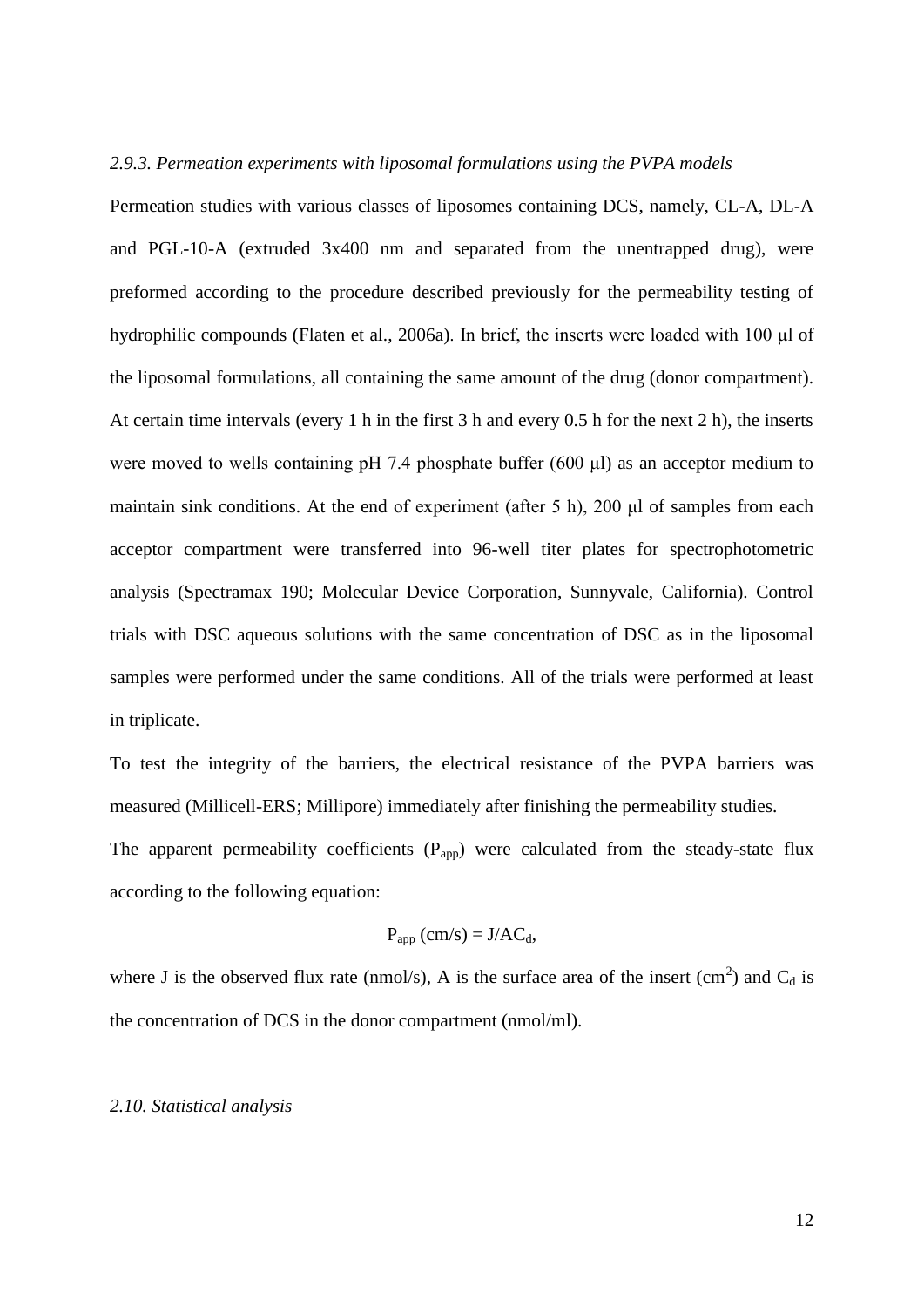The statistical data analyses of the two groups were performed using Student's t-test, and the means were considered significantly different when  $p < 0.05$ . When comparing three or more groups, a one-way ANOVA and Tukey's multiple comparison test with  $p < 0.05$  set as the minimal level of significance were applied. Calculations were performed with the GraphPad Prism program (GraphPad Software, Inc., San Diego, CA).

# 3. RESULTS AND DISCUSSION

## *3.1. Physicochemical properties of liposomes*

To effectively deliver the hydrophilic drug through the skin, different classes of liposomes were prepared and investigated, including CLs, DLs and PGLs. Composition of the liposomes used as drug carrier is known to influence their physicochemical properties and therefore their efficacy as drug delivery systems (Šentjurc et al., 1999). Therefore, the first objective of this study was to evaluate and optimize the liposome formulations based on the effect of the lipid composition and concentration on the size, charge, membrane elasticity (deformability) and, most importantly, entrapment efficiency. All liposomes were prepared by the film hydration method using two different lipid concentrations (26 and 52 mM) and keeping the DCS concentration constant in all formulations (47 mM).

## *3.1.1. Liposome size and charge*

As shown in Table 1, the liposomes prepared with the lower lipid concentration (formulations denoted as CL-A, DL-A, PGL-10-A and PGL-30-A) had a mean diameter ranging from 239 nm for the DL-A to 390 nm for the PG liposomes containing 30% (w/v) of PG in formulation (PGL-30-A). The mean diameter of the CL-A liposomes was between these two formulations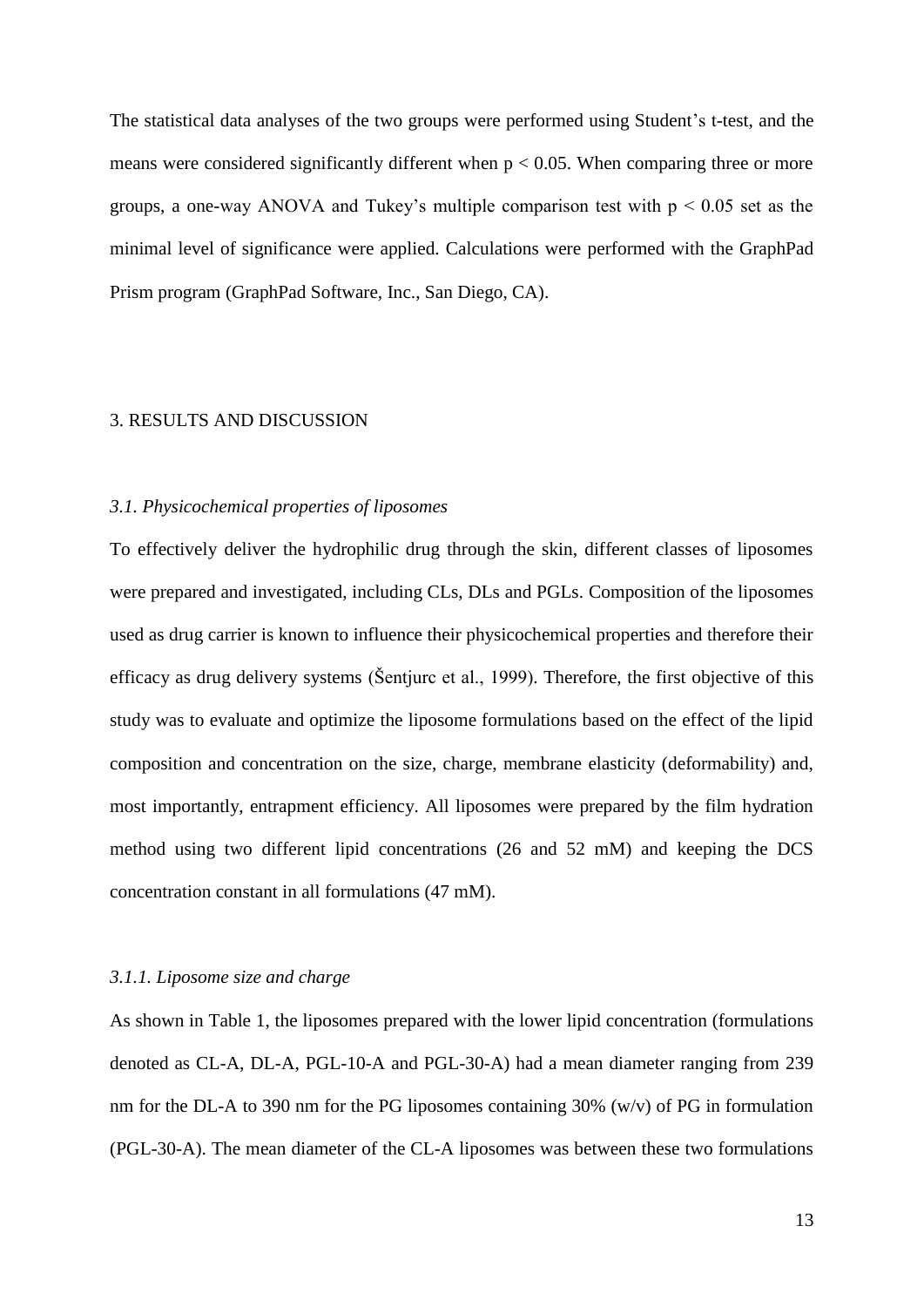(278 nm). Increasing the lipid concentration from 26 to 52 mM (formulations denoted as CL-B, DL-B, PGL-10-B and PGL-30-B) resulted in a larger size of CL-B (312 nm) and PGL-30- B (405 nm), and a broader size distribution for CL-B liposomes (PI enhanced to 0.73). However, these properties remained unchanged for DL-B liposomes (t-test,  $p > 0.05$ ), suggesting that the lipid concentration increase did not influence the size. The smaller size of the DLs compared to the CLs has been confirmed in a recent study by our group (Vanić et al., 2013) and might be ascribed to the increased flexibility and reduced surface tension of the vesicles due to the presence of SDCh, as previously reported (Chen et al., 2009). The PGLs prepared with lower lipid and PG concentration (PGL-10-A) were found to be smaller than CL-A, while PGLs-30 were the largest. This finding might be explained by an osmotic effect of the PG within the liposome leading to vesicle swelling upon the influx of water during the sample dilutions for the PSC measurements.

To obtain liposomes with diameters less than 180 nm, which are known to increase dermal drug delivery (Verma et al., 2003), all of the liposome formulations were extruded through polycarbonate membranes. The mean diameters of all of the extruded liposomes were in the range of 147 (DL-A) to 165 nm (PGL-30-B), with lower PIs for CLs and PGLs. However, the DLs had a larger PI (0.29), likely as a result of the presence of the edge activator (SDCh), which contributes the morphological varieties to the vesicle population (elongated forms) (Cevc et al., 2002) that are reflected in the size measurements resulting in an increasing PI. The zeta potential data followed the characteristics of the material used for the preparation of liposomes, primarily soy lecithin S 75 (Table 1). Strongly negative values of approximately - 60 mV for CLs and DLs and –70 mV for PGLs indicate the formation of physically stable liposomal suspensions. Negative surface charges on the liposomes are also favorable for skin applications because recent studies have shown that negatively charged liposomes enhance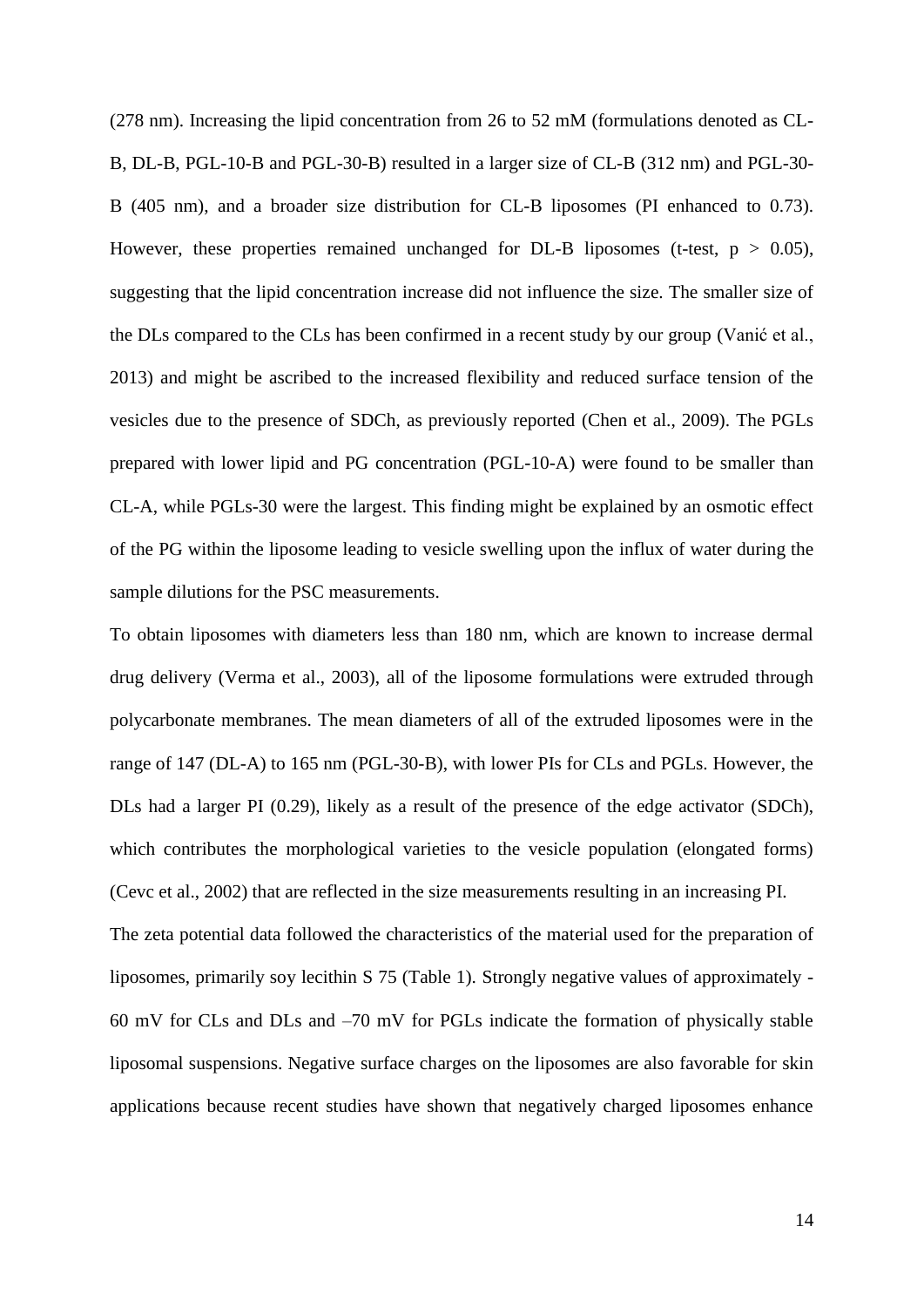the skin penetration of a drug to a greater extent than positively charged and neutral liposomes (Gillet et al., 2011a).

# *3.1.2. Entrapment efficiency*

The desirable therapeutic effect by using liposomes can be achieved if the liposomes are loaded with a sufficient amount of the drug that should reach the target site. Hence, the appropriate entrapment efficiency, in addition to the appropriate size and membrane properties, is of great importance. To determine the drug content entrapped in the liposomes, unentrapped DCS had to be successfully separated from the liposomes. Different separation methods were applied (gel chromatography, dialysis, minicolumn centrifugation and ultracentrifugation) to ensure that all unentrapped drug was removed, and the methods were compared to optimize the separation. Moreover, we investigated the possible influence of the lipid concentration used in the liposome preparation on the entrapment efficiency. The entrapment results were expressed in two ways: as the entrapment efficiency (%) and as the drug per lipid ratio. Although both modes appeared to yield the same entrapment profiles for all of the samples (Figures 1 and 2), differences were observed for the liposomes prepared with higher lipid concentrations. Increasing the lipid concentration enhanced the apparent entrapment efficiency for all of the liposomes (Figure 1), although the drug/lipid ratio decreased (Figure 2). Therefore, the lower lipid concentration was optimal for preparing liposomes.

Liposome extrusion has been shown to reduce the original liposome size and PI (Table 1) while simultaneously significantly reducing the encapsulation efficiency (Figures 1 and 2). Regardless of the separation method, the extruded CLs were able to encapsulate more than 100 μg of DCS per mg of lipid at lower lipid concentrations. Among the tested separation methods, gel chromatography (the most accurate and stress-free method) yielded significantly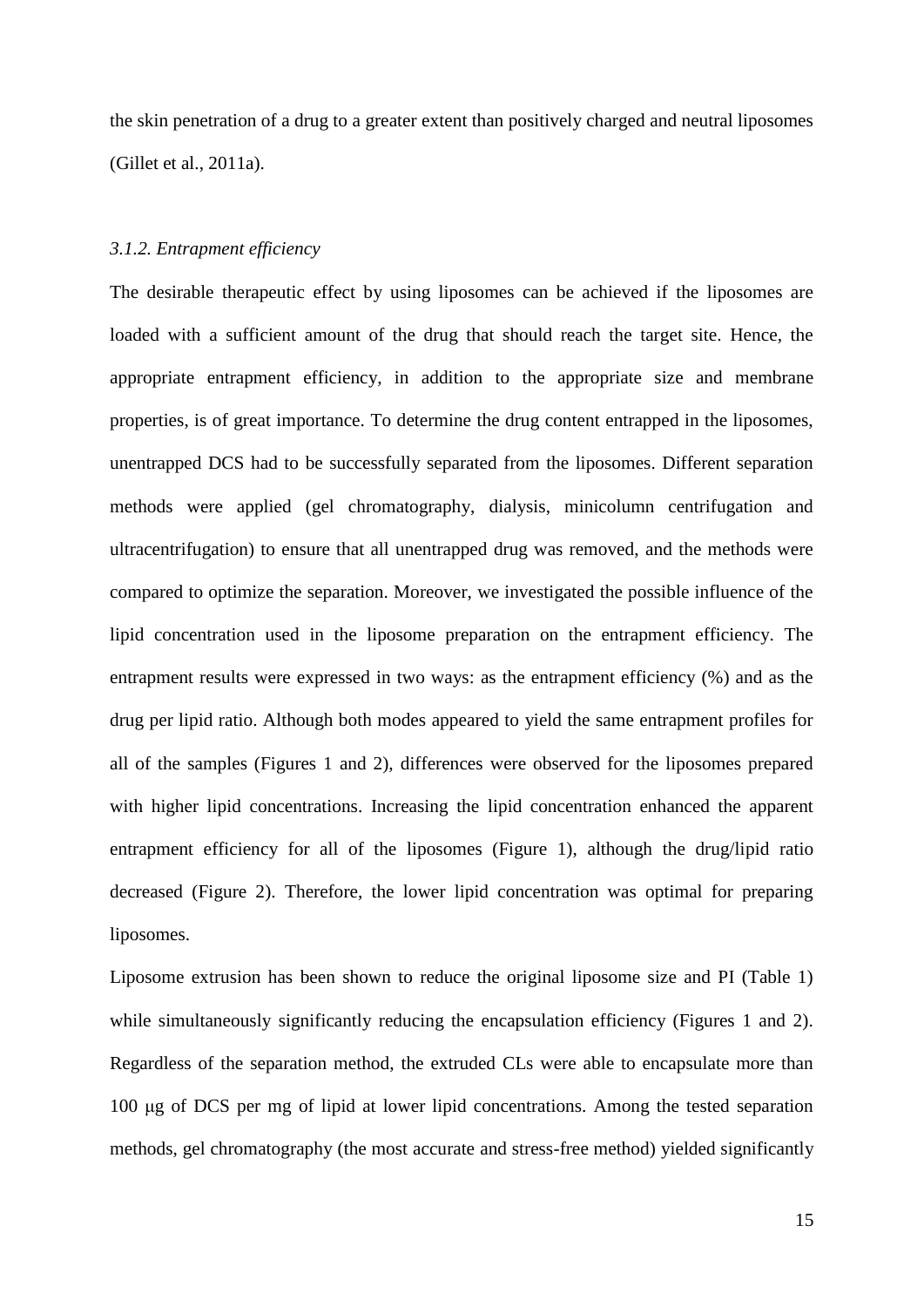higher values of entrapped DCS in CLs (ANOVA,  $p < 0.05$ ) as compared to other methods (Figure 2). Similar patterns of higher entrapment using gel chromatography were observed for PGLs containing 10% PG (PGL-10-A).

The evaluation of the different liposome classes revealed the high entrapment of DCS in the PGLs, especially in PGL-30-A (>160 µg/mg). This increased entrapment could be attributed to the presence of PG, a well-known co-solvent that is often used in pharmaceutical formulations to improve the water solubility of drug. The increased drug incorporation in the PGLs, compared to the CLs, has been observed by several research groups (Elmoslemany et al. 2012; Manconi et al., 2009). In contrast, the lowest DCS entrapment was obtained in DLs, and similar results were confirmed by all separation methods (Figure 2). The addition of SDCh has been demonstrated to significantly decrease the liposome size and, accordingly, the entrapment of hydrophilic drugs, as recently reported (Gillet et al., 2011b; Vanić et al., 2013).

## *3.1.3. Liposome elasticity*

The essential feature of DLs is the high, stress-dependent adaptability (elasticity, deformability) of their bilayers, which allows DLs to squeeze between narrow pores that are smaller than the size of the DLs and to transport encapsulated drugs deeper through the skin following an *in vivo* transcutaneous hydration gradient under non-occlusive conditions (Cevc et al., 1998, 2002). Recently introduced PGLs have been shown to improve skin drug delivery (Manconi et al., 2009), although the exact mechanism is still under investigation. Because PG is able to solubilize phospholipids during liposome preparation (Kikuchi et al., 1994; Pavelić et al., 2005), it has been suggested that PG intercalates into the bilayers (Zhao et al., 2013), thus contributing to the flexibility of vesicles. Therefore, the membrane elasticity is an important parameter in the characterization of liposomes that are intended for (trans)dermal delivery. To determine the degree of deformability (E) of the liposomes containing DCS, all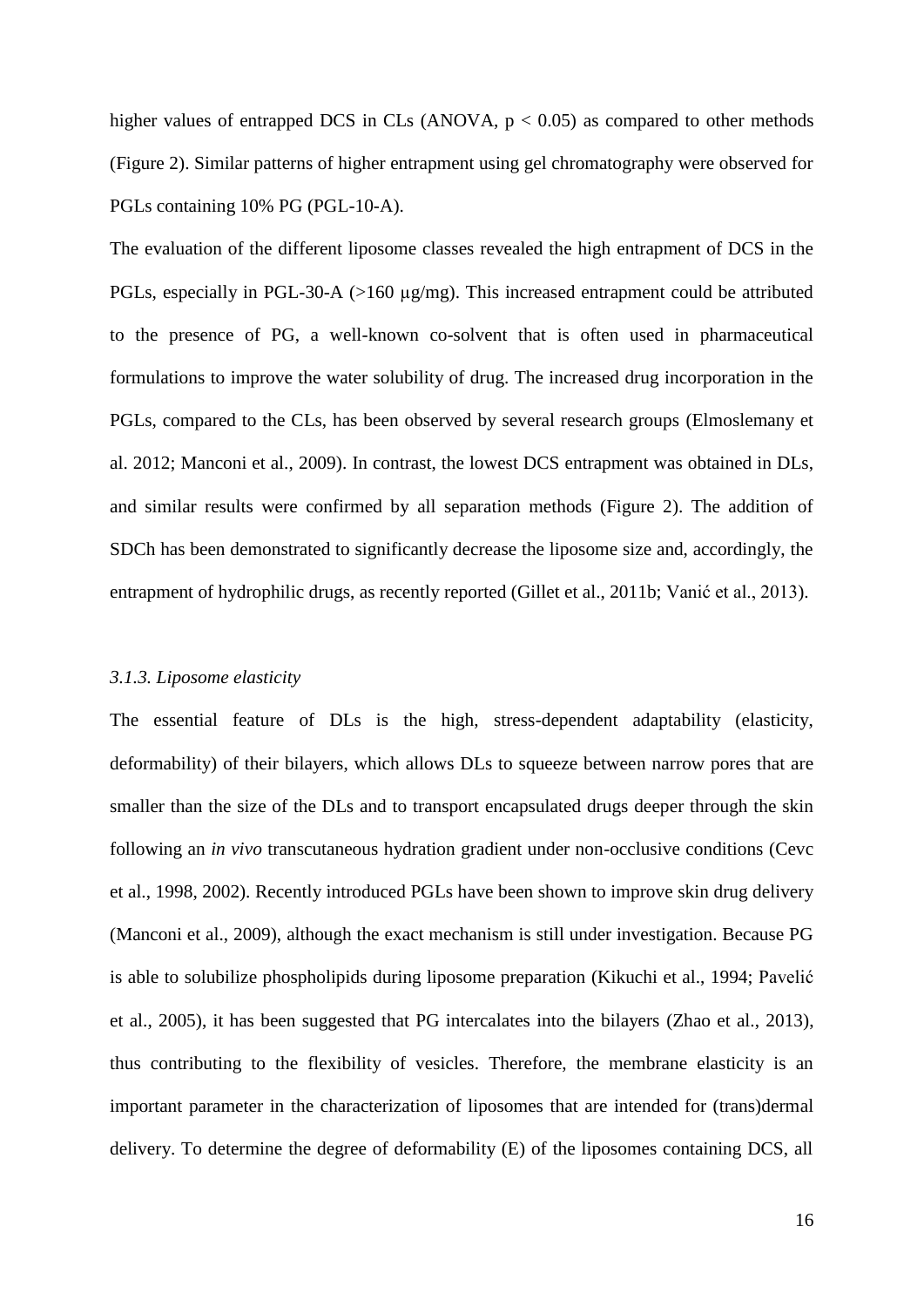of the vesicles were passed through polycarbonate membranes (100 nm) using a constant external pressure of 5 bar. The size of vesicles after the passage through the membrane at a constant pressure is important for the calculation of E; however, E appears to be mostly dependent on J (the amount of the extruded liposome suspension) in this study, as shown by Figure 3. DL-A was calculated to have an E of 5.59, which is more than five-fold higher than the E value for CL-A (1.08). An approximately equal E value (5.21) was attained for PG liposomes with lipid composition that were identical to the conventional liposomes, which additionally contained 10% w/v of propylene glycol (PGL-10-A). This result suggests that PG is responsible for the improved membrane elasticity of the PGLs. Although one would expect a further increase in E with enhanced PG content, the opposite effect was observed: the degree of elasticity decreased to 3.69. Therefore, in spite of the ability of PGL-30-A to entrap a larger amount of DCS than PGL-10-A, we have excluded PGL-30-A from further studies because of its tendency to reduce liposome elasticity (Figure 3).

#### *3.1.4. Storage stability evaluation*

The physical stability of the liposomes was determined by monitoring the changes in the size (mean diameter, PI) and the zeta potential during storage at 4°C for ten months. The results presented in Figure 4 demonstrate the increased size of all of the liposomes compared to the initial sizes. The mean diameter increased approximately 20% for PGL-10-A, and the highest increase was obtained for CL-A. The PI increased for DL-A and CL-A; however, the PI remained unchanged for PGL-10-A. The zeta potential values remained the same as those of the initial formulations, suggesting good physical stability for all of the examined liposome suspensions.

#### *3.2. In vitro release studies*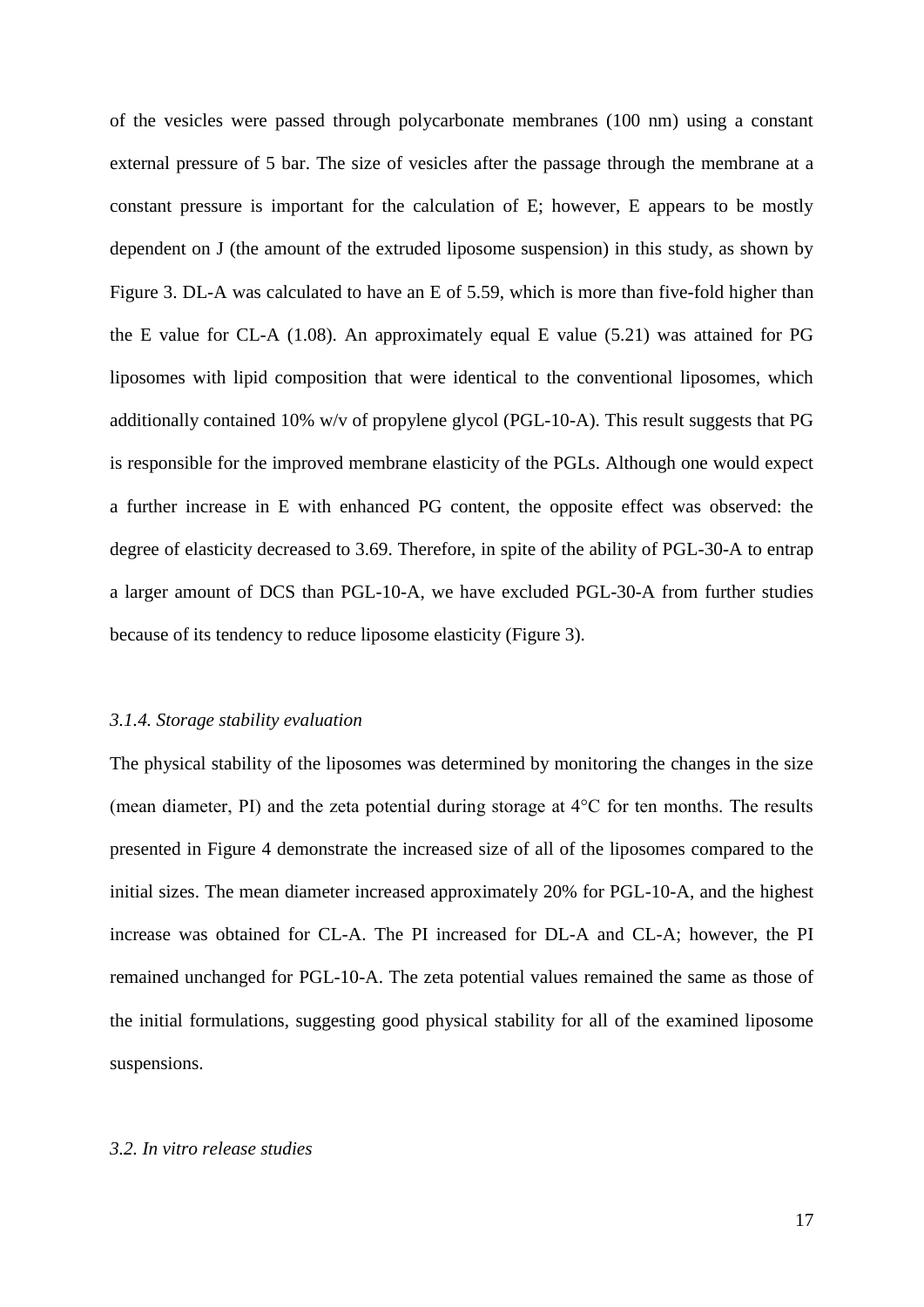The predictable and controllable release of the drug from the liposomes is an important property considering the application of liposomes as a drug delivery system. To evaluate various liposomes, we performed *in vitro* release studies. As shown in Figure 5, all of the liposomal formulations were characterized by the sustained release profiles compared to the control (a solution of the free drug), although all of the liposomes exhibited rapid release rates during the first 2 h. This initial burst effect may be important for attaining higher levels of the drug at the target site. The release of DCS was markedly influenced by the composition of vesicles (Figure 5). The slowest drug release was obtained from CL-A, and the presence of PG enhanced drug release, most likely as a consequence of the intercalation of PG into the bilayers, causing the vesicles to be more permeable to the entrapped drug. These observations are also in an agreement with the determined degrees of membrane elasticity for the tested formulations (Figure 3). Among the investigated liposomes, the DCS release rate was the highest for DL-A. These results are expected because of the presence of the edge activator in the bilayer, which destabilizes the membranes of the DLs and makes the membranes more permeable for the entrapped drug, as previously observed (Cevc and Blume 1992; Kawano et al., 2009). Our results also corroborate the latest reports for the faster initial drug kinetic profile of DLs compared with that of CLs (Cadena et al., 2013).

#### *3.3. Permeability studies*

Evaluating the drug permeation through the skin is essential in the development of (trans)dermal delivery systems. Recently developed skin-PVPA, a model for monitoring the transdermal permeation of drug candidates at an early development stage (Engesland et al., 2013), was originally introduced as an artificial membrane model for the intestinal epithelia (Flaten et al., 2006a,b, 2007). The appropriate selection of the lipid composition for the PVPA could create an artificial *stratum corneum* barrier model with high reproducibility, which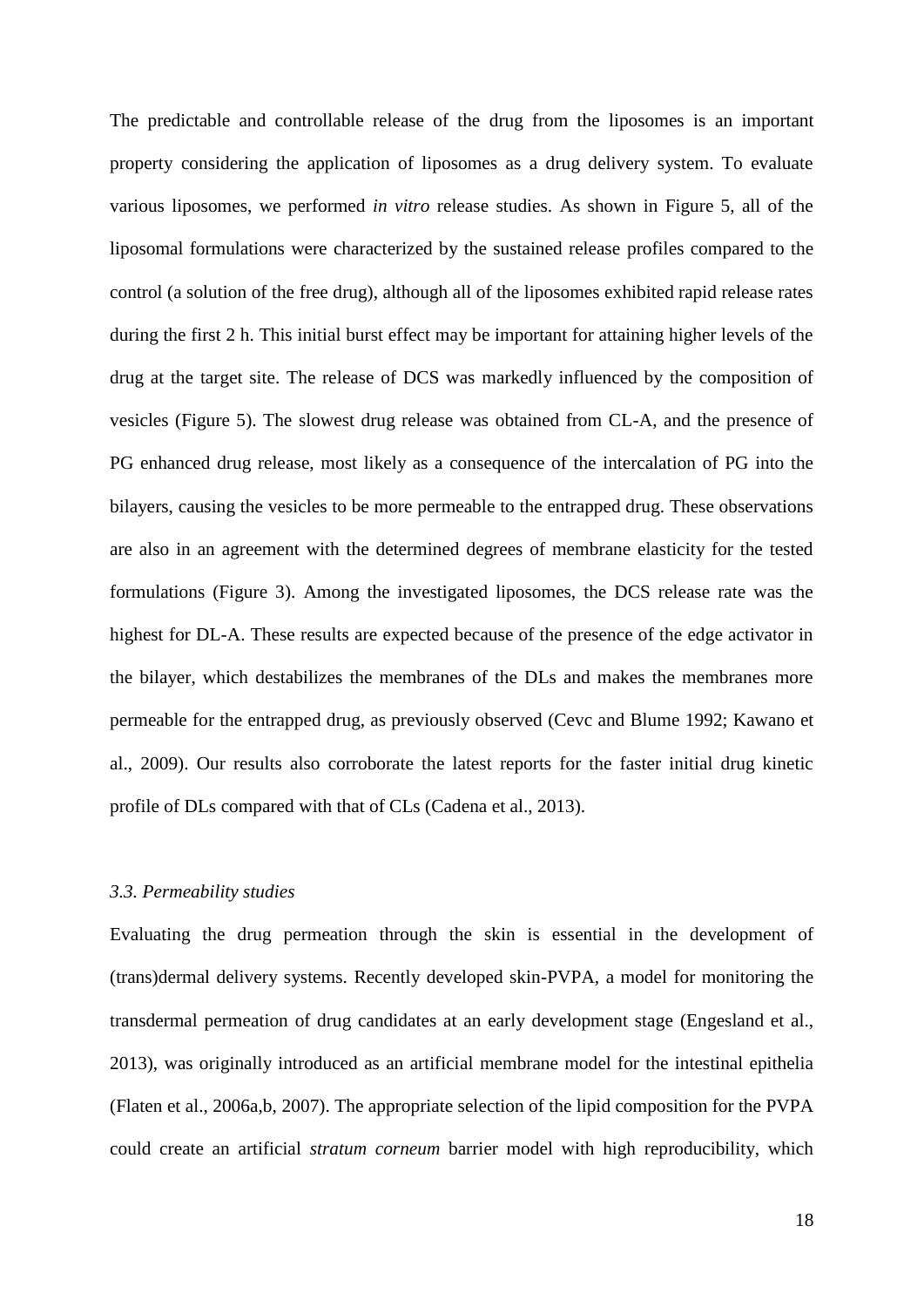could eliminate the variability in human and animal *in vitro* skin studies. Moreover, this model reduces the use of animals during the early development phases of topical formulations (Engesland et al., 2013).

To enable the (trans)dermal delivery of the model hydrophilic drug DCS, different liposomal formulations were evaluated for drug permeability on a novel skin-PVPA model. This artificial barrier used to mimic the human *stratum corneum* was prepared via the tight depositing of different-sized phospholipid vesicles, composed of skin-like lipid components, on filter supports in Transwell inserts. Because the initial trials with the DCS liposomal formulations on the original skin-PVPA model (Engesland et al., 2013) exhibited difficulties in differentiating between the permeation of the model drug from different liposome formulations (data not shown), small modifications in the preparation of the skin-PVPA barrier were required. Changing the manufacturing conditions significantly influenced the properties of the barrier. Thus, to prepare a model that enabled the differentiation of DCS permeation from various liposomal formulations, the thickness of the skin-PVPA barrier was reduced by adding fewer aliquots of large vesicles on the top of the barrier (for details, see experimental section).

The assessment of the penetration ability of various liposomes containing DCS was performed using two PVPA barriers: a simple  $PVPA<sub>c</sub>$  with a top layer consisting of E-80 and cholesterol and more skin-like PVPA<sup>s</sup> prepared with phospholipid vesicles composed of lipids normally found in *stratum corneum* as the top layer. Steady-state permeation values of DCS were attained from all of the tested samples. A mean value for  $P_{app}$  of DCS was calculated for each liposomal formulation and for the control. Moreover, to validate the permeability experiments, the barrier integrity was tested by measuring the electrical resistance across the barriers throughout the study.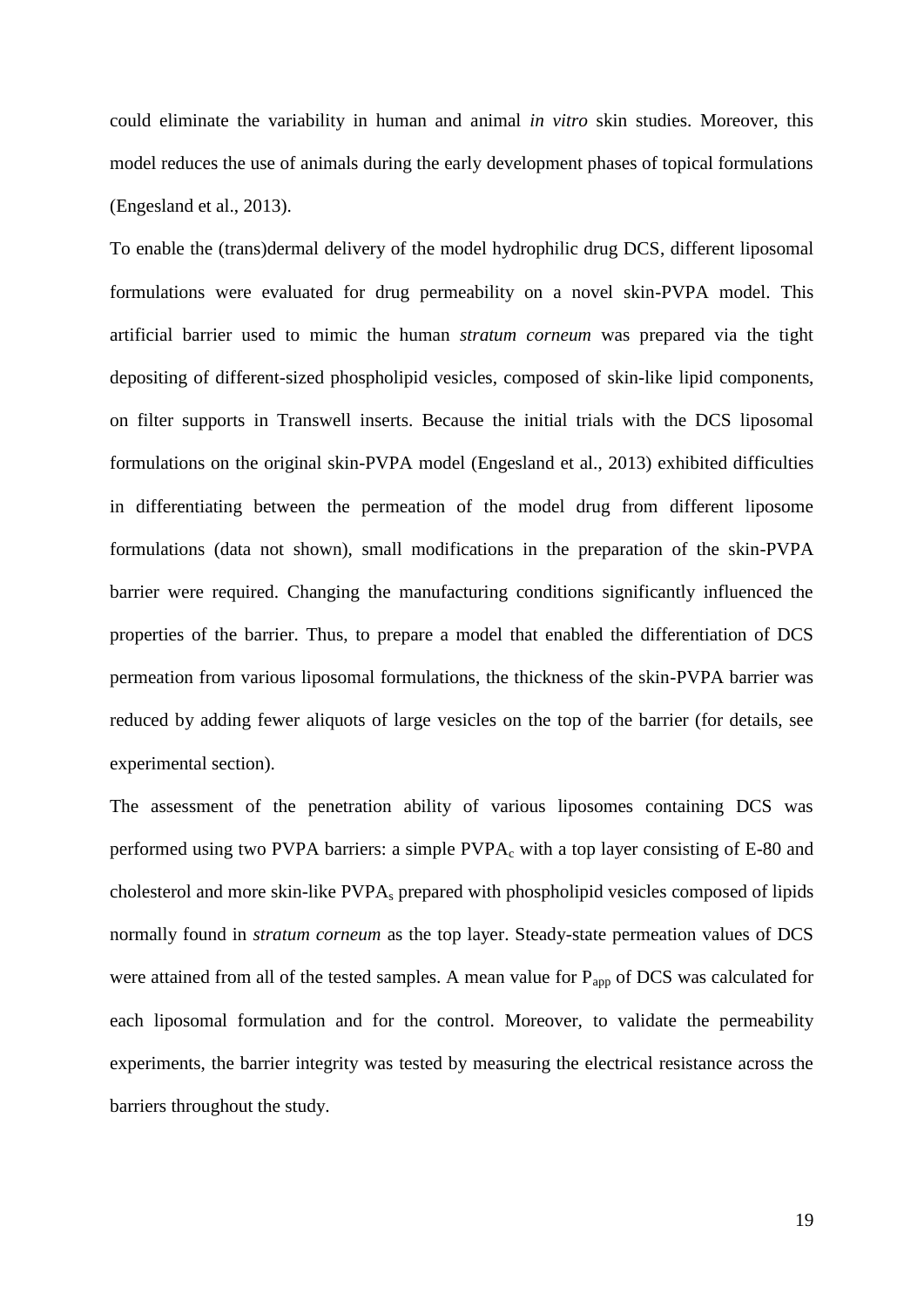Figure 6 shows the slight improvement in the DCS permeation profiles using DL-A and PGL-10-A on PVPA<sub>c</sub>. However, when experiments were performed on the PVPA<sub>s</sub> with a lipid composition closer to the lipid composition in *stratum corneum* and a more loosely packed top layer of large phospholipid vesicles, the overall permeation was higher (Figure 7). All of the liposomal formulations exhibited significantly higher permeabilities than the DCS aqueous solution (ANOVA,  $p < 0.05$ ) due to the penetration-enhancing effect of the phospholipids (Elsayed et al., 2007b), especially soy lecithin, which contains a higher portion of unsaturated fatty acids. The highest  $P_{app}$  of DCS was attained with PGL-10-A, followed by DL-A, and the lowest values were obtained with CL-A. The obtained values for the electrical resistance across the barriers were in an agreement with the calculated drug permeability. An inversely proportional relationship was observed, demonstrating a decrease of electrical resistance as a result of the increased leakiness in the barrier caused by the liposomes, which consequently increased the drug permeation (Figure 7). The differences in the amount of permeated drug among the liposome formulations examined were in accordance with the findings of previous study (Elsayed et al., 2007a,b). The presence of the edge activator (SDCh) in the bilayers of the DLs enhanced the flexibility of the vesicles and permitted the vesicles to squeeze between the cells in *stratum corneum* and transport the entrapped drug deeper into/through the skin (Cevc et al., 1992, 1998). Although the PGLs were of the same lipid composition as the CLs, the PGLs contained PG, a known skin penetration enhancer (Lane, 2013) that, in addition to phospholipids, notably enhanced the permeation of the drug. These results are consistent with the high elasticity of PGL-10-A and DL-A (Figure 3) and with the results of the release studies (Figure 5), in which similar release profiles were observed for both types of vesicles.

Our findings demonstrate the increased permeation of hydrophilic drug when delivered through elastic vesicles. However, from the performed studies on the PVPA barriers we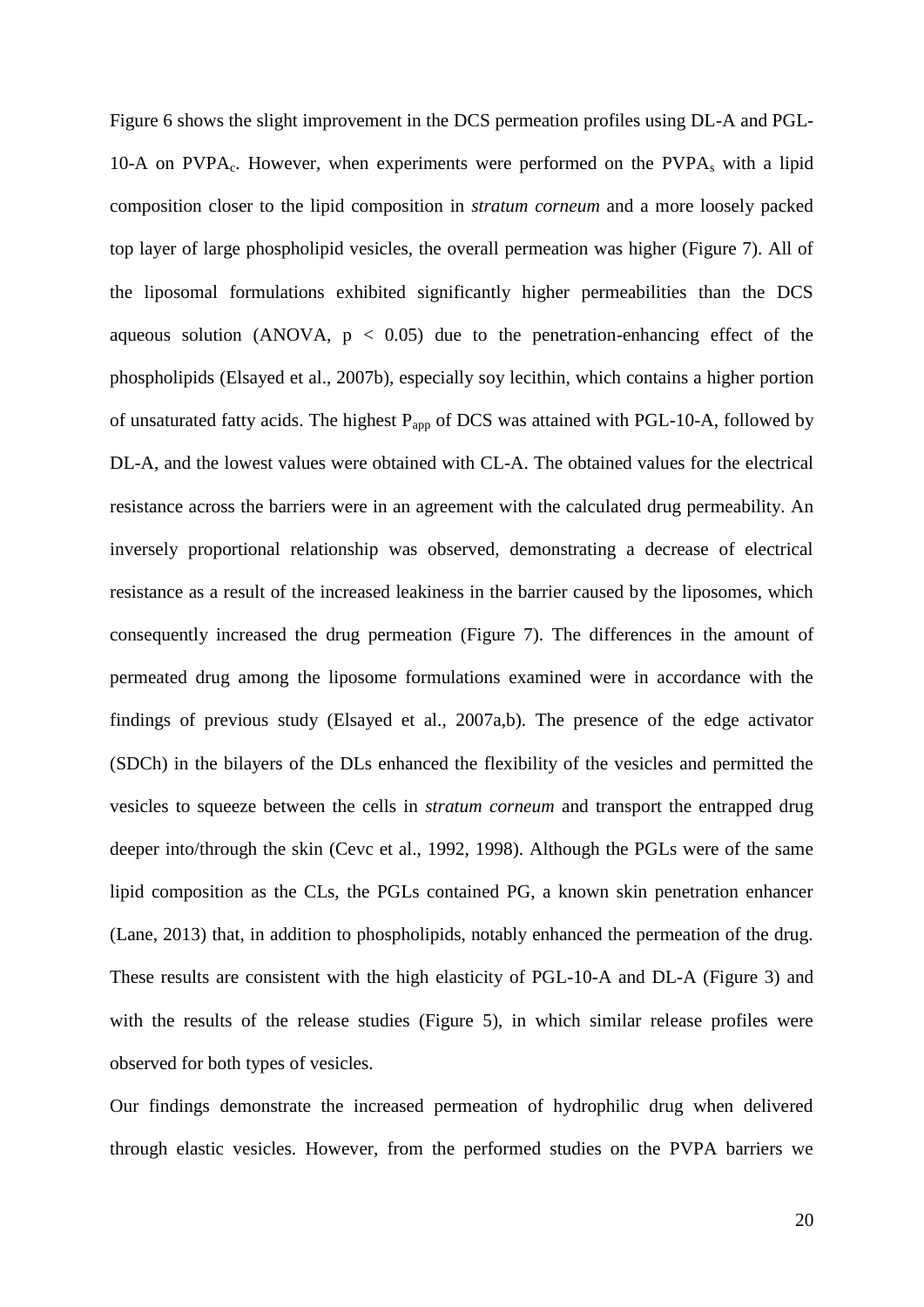cannot confirm that the transport mechanism of elastic liposomes is indeed by squeezing between the "pores" in the skin as reported in the studies by Cevc et al. (1998, 2002), since we have not determined lipid/vesicles content in the receiver compartment.

A greater skin permeation of DCS using deformable liposomes (transferosomes) has been shown in recent investigations (El Zaafarany et al., 2010; Ghanbarzadeh et al., 2013), although studies have used different *ex vivo* skin models and the experiments differed in the composition and physicochemical properties of the investigated liposomes. The enhancement ratios found in previous studies, calculated as the ratio of the permeability coefficients obtained for the deformable liposomes and the control formulation, were between 2.4 (El Zaafarany et al., 2010) and 5.2 (Ghanbarzadeh et al., 2013), and in our study on the PVPAs, the enhancement ratio was 2.65. Therefore, we believe that the skin-PVPA model is a valuable *in vitro* screening method for the optimization of liposome formulations for (trans)dermal drug delivery. However, we are aware of the necessity of conducting *ex vivo* skin permeation studies, preferably on human skin, to confirm the value of the novel *in vitro* barrier model.

The phospholipid vesicle-based barriers have already been proven to be useful for evaluating the drug permeation of oral and skin drug candidates (Engesland et al., 2013; Flaten et al., 2006a,b, 2007). In addition, intestinal PVPA has been shown to be suitable for permeability screening and formulation optimization of complex formulations like solid dispersions (Kanzer et al., 2010). However, the present study is the first to demonstrate the potential of skin-PVPA for screening the skin-penetration abilities of various liposomes as drug nanocarriers without using animals at an early development stage. The degree of the leakiness of the barrier can be finely adjusted depending on the composition of barrier vesicles and the preparation conditions to differentiate the tested formulations. The high reproducibility and

21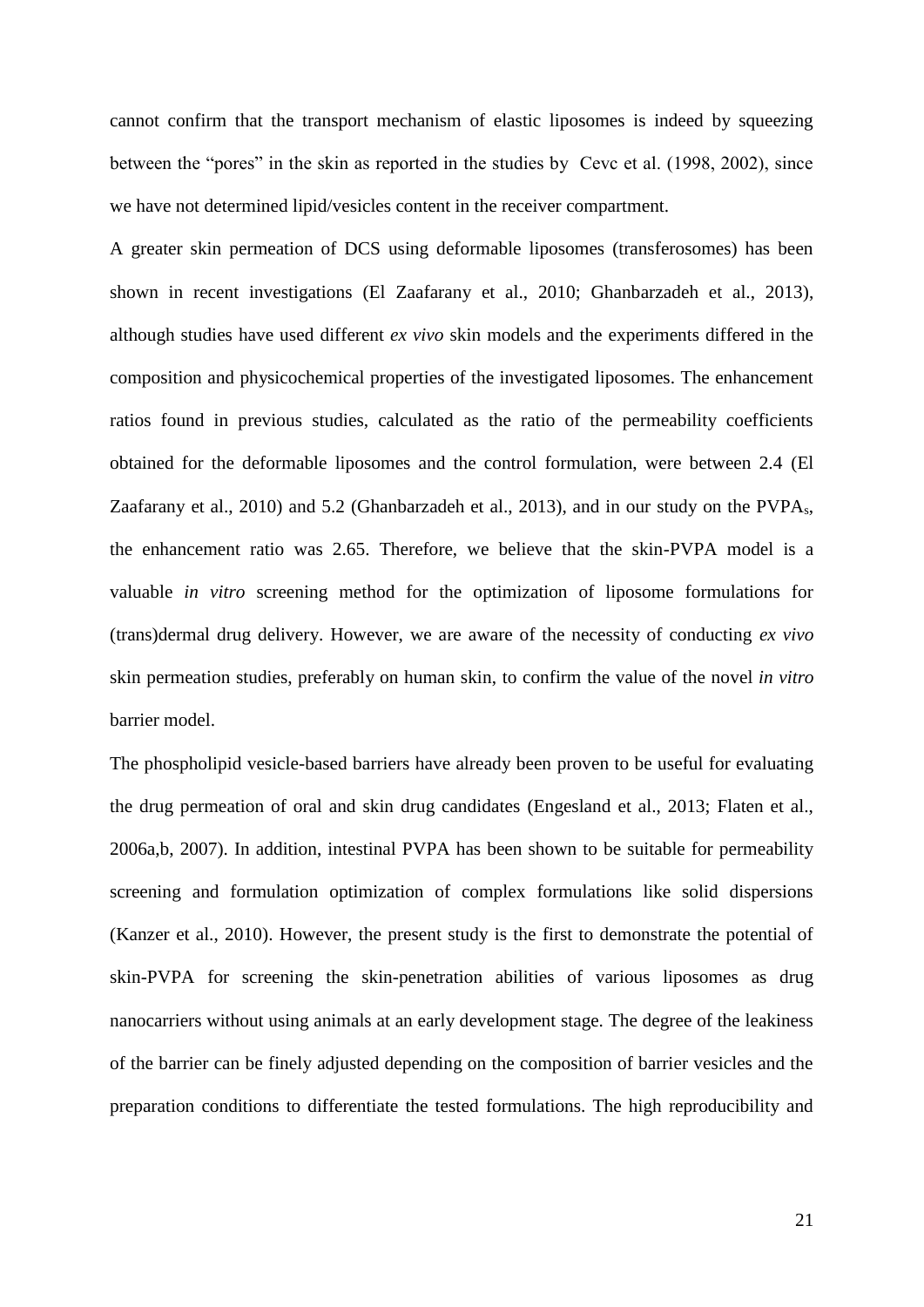stability of the barriers at determined storage conditions provide the opportunity for possible up-scaling of the model.

# **CONCLUSION**

A novel skin barrier model based on PVPA as a mimicking *stratum corneum* barrier was modified and applied in the screening of the penetration abilities of different liposome formulations containing a model hydrophilic drug. The permeation of the hydrophilic drug from the liposomes was affected by their physicochemical properties, which were influenced by the lipid composition and the presence of the edge activator or penetration enhancer. The value of the developed artificial skin barriers would be supported through verification for the evaluation of liposomes containing lipophilic and amphiphilic drugs, including those of higher molecular weight.

# ACKNOWLEDGMENTS

This work was supported by grant 006-0061117-1244 from the Ministry of Science, Education and Sports of the Republic of Croatia and The Norwegian Animal Protection Fund. The authors are grateful to Lipoid (Ludwigshafen, Germany) for providing phospholipids.

# DECLARATION OF INTEREST

The authors report no declaration of interest.

#### **REFERENCES**

Barry BW. (2001). Novel mechanisms and devices to enable successful transdermal drug delivery. *Eur J Pharm Sci*, 14:101-14.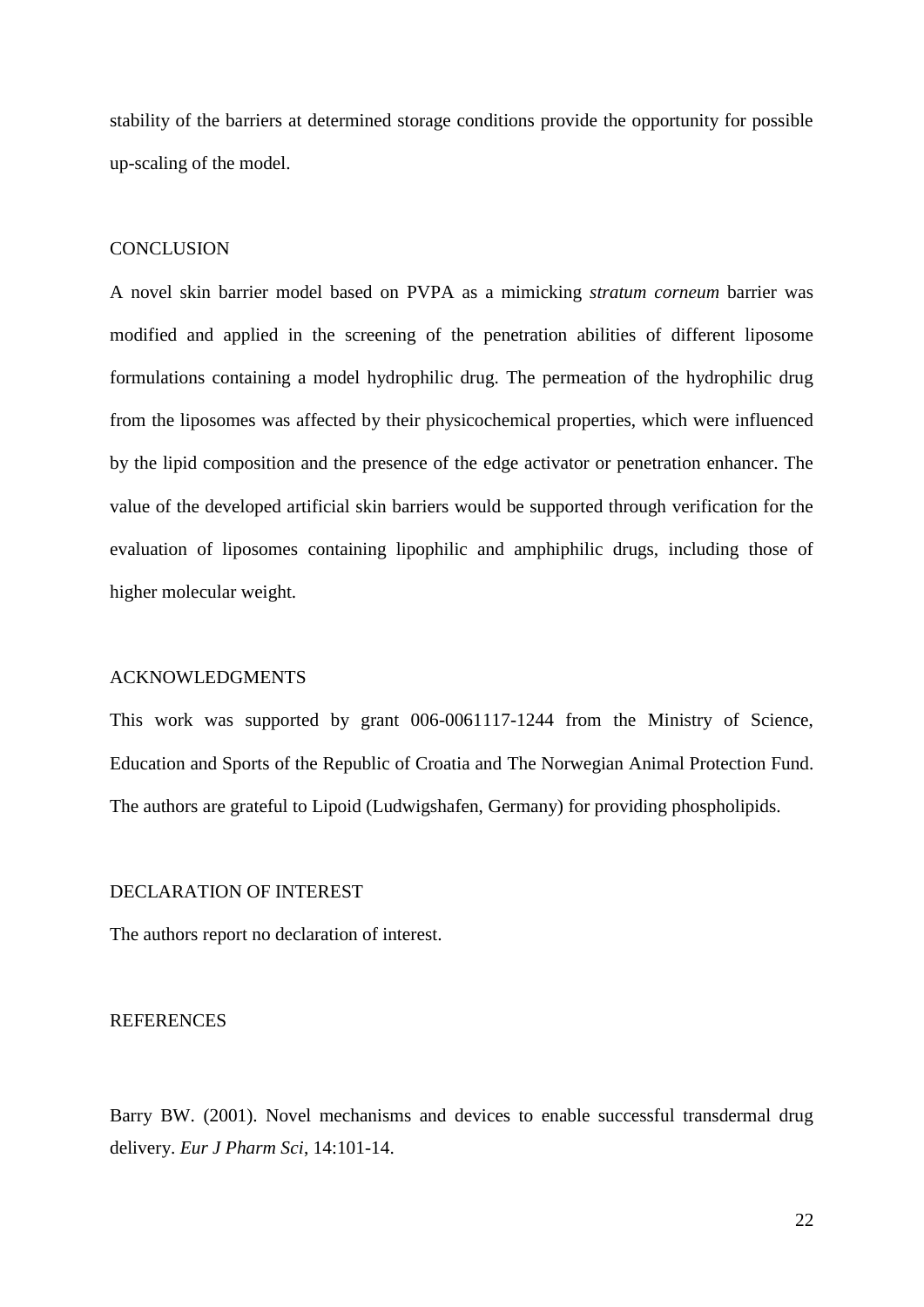Bartlett G.R. (1959). Phosphorus assay in column chromatography. *J Biol Chem*, 234:466-68.

Cadena P.G., Pereira M.A., Cordeiro R.B., Cavalcanti I.M., Barros Neto B., Pimentel Mdo C., Lima Filho J.L., Silva V.L., Santos-Magalhaes N.S. (2013). Nanoencapsulation of quercetin and resveratrol into elastic liposomes. *Biochim Biophys Acta*, 1828:309-16.

Cereda, C.M., Franz-Montan, M., da Silva, C.M., Casadei, B.R., Domingues, C.C., Tofoli, G.R., de Araujo, D.R., de Paula, E. (2013). Transdermal delivery of butamben using elastic and conventional liposomes. *J Liposome Res*, 23:228-34.

Cevc G., Blume G. (1992). Lipid vesicles penetrate into intact skin owing to the transdermal osmotic gradients and hydration force. *Biochim Biophys Acta*, 1104:226-32.

Cevc G., Gebauer D., Stieber J., Schatzlein A., Blume G. (1998). Ultraflexible vesicles, Transfersomes, have an extremely low pore penetration resistance and transport therapeutic amounts of insulin across the intact mammalian skin. *Biochim Biophys Acta*, 1368:201-15.

Cevc G., Schatzlein A., Richardsen H. (2002). Ultradeformable lipid vesicles can penetrate the skin and other semi-permeable barriers unfragmented. Evidence from double label CLSM experiments and direct size measurements. *Biochim Biophys Acta*, 1564:21-30.

Cevc G., Vierl U. (2010). Nanotechnology and the transdermal route: a state of the art review and critical appraisal. *J Control Release*, 141:277-99.

Chen Y., Lu Y., Chen J., Lai J., Sun J., Hu F., Wu W. (2009). Enhanced bioavailability of the poorly water-soluble drug fenofibrate by using liposomes containing a bile salt. *Int J Pharm*, 376:153-60.

Chilcott R.P., Barai N., Beezer A.E, Brain S.I., Brown M.B., Bunge A.L., Burgess S.E., Cross S., Dalton C.H., Dias M., Farinha A., Finnin B.C., Gallagher S.J., Green D.M., Gunt H., Gwyther R.L., Heard C.MJarvis., C.A., Kamiyama F., Kasting G.B., Ley E.E., Lim S.T., McNaughton G.S., Morris A., Nazemi M.H., Pellett M.A., Du Plessis J., Quan Y.S., Raghavan S.L., Roberts M., Romonchuk W., Roper C.S., Schenk D., Simonsen L., Simpson A., Traversa B.D., Trottet L., Watkinson A., Wilkinson S.C., Williams F.M., Yamamoto A., Hadgraft J. (2005). Inter- and intralaboratory variation of *in vitro* diffusion cell measurements: an international multicenter study using quasi-standardized methods and materials. *J Pharm Sci*, 94:632-38.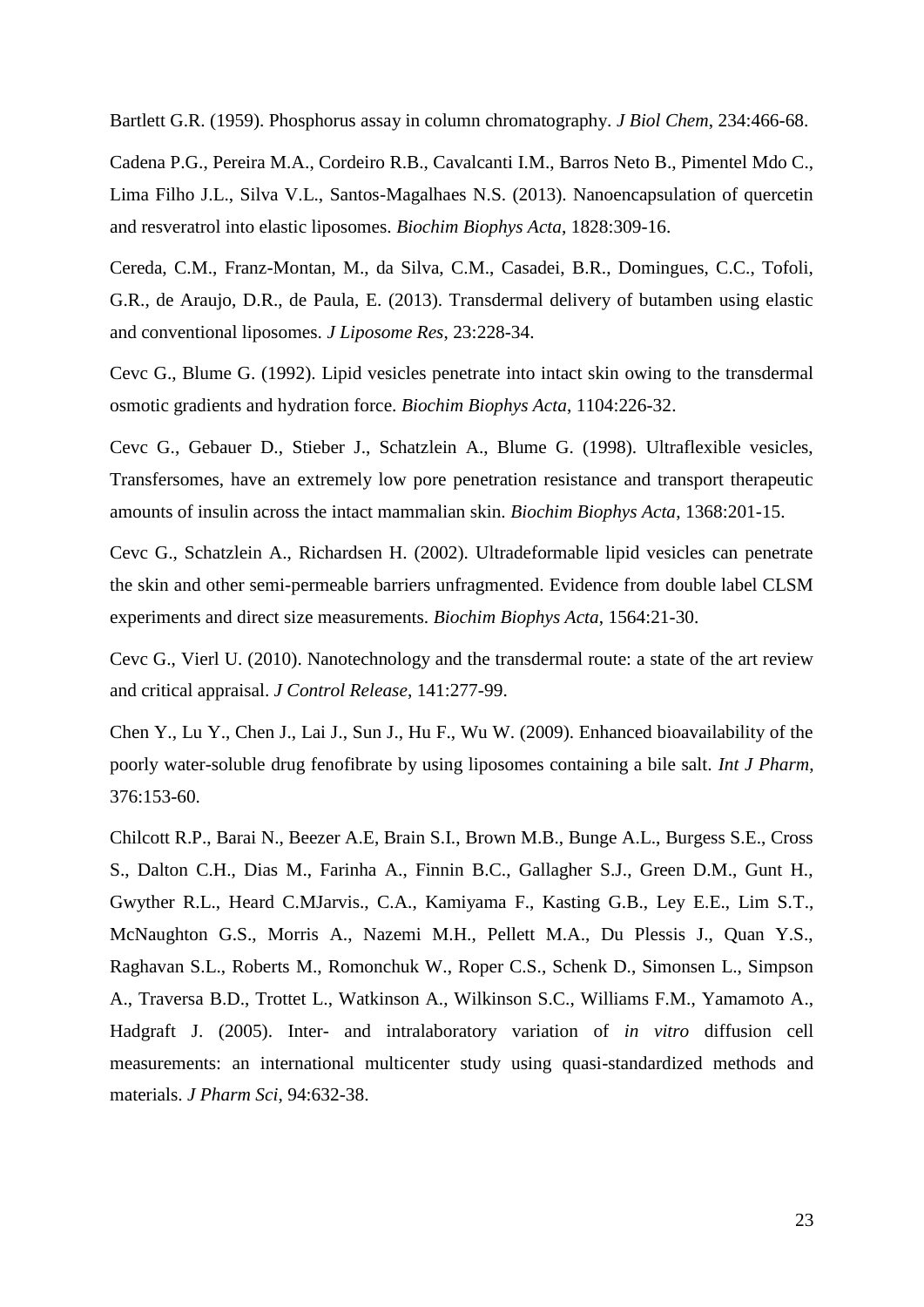Delgado-Charro M.B., Guy R.H. (2001).Transdermal Drug Delivery. In: Hillery A.M., Lloyd A.W., Swarbrick J., eds. Drug Delivery and Targeting for Pharmacists and Pharmaceutical Scientists. London-New York: Taylor & Francis, 208-236.

Dragicevic-Curic N., Scheglmann D., Albrecht V., Fahr A. (2008). Temoporfin-loaded invasomes: development, characterization and *in vitro* skin penetration studies. *J Control Release*, 127:59-69.

El Maghraby G.M., Williams A.C., Barry B.W. (2006). Can drug-bearing liposomes penetrate intact skin?. *J Pharm Pharmacol*, 58:415-29.

El Zaafarany G.M., Awad G.A., Holayel S.M., Mortada N.D. (2010). Role of edge activators and surface charge in developing ultradeformable vesicles with enhanced skin delivery. *Int J Pharm*, 397:164-72.

Elmoslemany R.M., Abdallah O.Y., El-Khordagui L.K., Khalafallah N.M. (2012). Propylene glycol liposomes as a topical delivery system for miconazole nitrate: comparison with conventional liposomes. *AAPS PharmSciTech*, 13:723-31.

Elsayed M.M.A., Abdallah O.Y., Naggar V.F., Khalafallah N.M. (2007a). PG-liposomes: novel lipid vesicles for skin delivery of drugs. *J Pharm Pharmacol*, 59:1447-50.

Elsayed M.M.A., Abdallah O.Y., Naggar V.F., Khalafallah N.M. (2007b). Lipid vesicles for skin delivery of drugs: Reviewing three decades of research. *Int J Pharm*, 332:1-16.

Engesland A., Skar M., Hansen T., Škalko-Basnet N., Flaten G.E. (2013). New applications of phospholipid vesicle-based permeation assay: permeation model mimicking skin barrier, *J Pharm Sci*, 102 1588-1600.

Ferderber, K., Hook, S., Rades, T. (2009). Phosphatidyl choline–based colloidal systems for dermal and transdermal drug delivery. *J Liposome Res*, 19:267-77.

Flaten G.E., Bunjes H., Luthman K., Brandl M. (2006a). Drug permeability across a phospholipid vesicle-based barrier 2. Characterization of barrier structure, storage stability and stability towards pH changes. *Eur J Pharm Sci*, 28:336-43.

Flaten G.E., Dhanikula A.B., Luthman K., Brandl M. (2006b). Drug permeability across a phospholipid vesicle based barrier: a novel approach for studying passive diffusion. *Eur J Pharm Sci*, 27:80-90.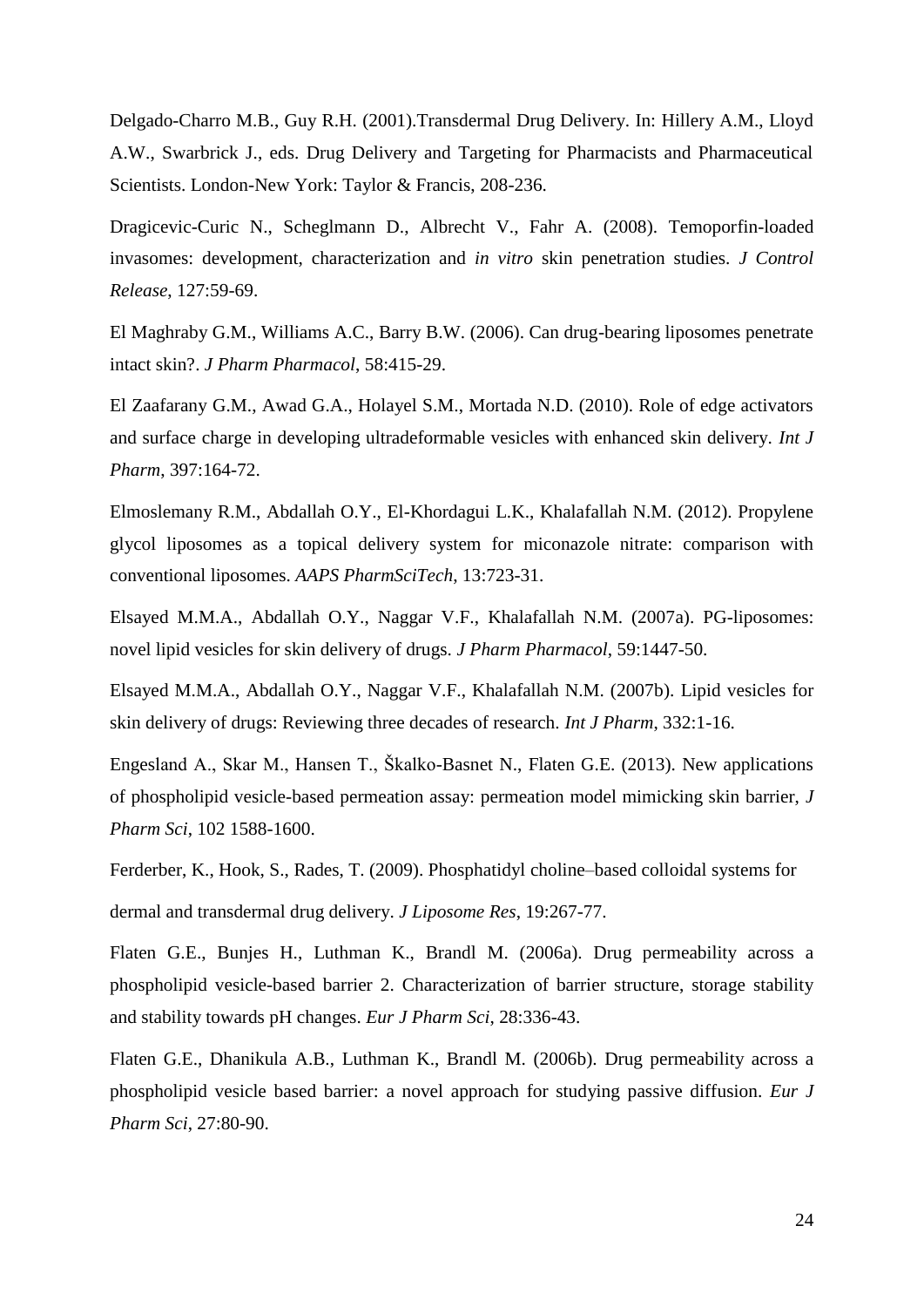Flaten G.E., Skar M., Luthman K., Brandl M. (2007). Drug permeability across a phospholipid vesicle based barrier: 3. Characterization of drug-membrane interactions and the effect of agitation on the barrier integrity and on the permeability. *Eur J Pharm Sci*, 30:324- 32.

Ghanbarzadeh S., Arami S. (2013). Enhanced transdermal delivery of diclofenac sodium via conventional liposomes, ethosomes, and transferosomes. *BioMed Res Int*, 2013:1-7.

Gillet A., Compere P., Lecomte F., Hubert P., Ducat E., Evrard B., Piel G. (2011a). Liposome surface charge influence on skin penetration behavior. *Int J Pharm*, 411:223-31.

Gillet A., Lecomte F., Hubert P., Ducat E., Evrard B., Piel G. (2011b). Skin penetration behaviour of liposomes as a function of their composition. *Eur J Pharm Biopharm*, 79:43-53.

Herkenne C., Naik A., Kalia Y.N., Hadgraft J., Guy R.H. (2007). Ibuprofen transport into and through skin from topical formulations: *in vitro*-*in vivo* comparison. *J Invest Dermatol*, 127:135-42.

Honeywell-Nguyen P.L., Bouwstra J.A. (2005). Vesicles as a tool for tansdermal and dermal delivery. *Drug Discov Today Technol*, 2:67-74.

Hurler J., Berg O.A., Skar M., Conradi A.H., Johnsen P.J., Škalko-Basnet N. (2012). Improved burns therapy: liposomes-in-hydrogel delivery system for mupirocin. *J Pharm Sci*, 101:3906-15.

Jain S., Jain P., Umamaheshwari R.B., Jain N.K. (2003). Transfersomes - a novel vesicular carrier for enhanced transdermal delivery: Development, characterization, and performance evaluation. *Drug Dev Ind Pharm*, 29:1013-26.

Kanzer, J., Tho, I., Flaten, G.E., Mägerlein, M., Hölig, P., Fricker, G., Brandl, M. (2010). Invitro permeability screening of melt-estrudate formulations containing poorly water-soluble drug compounds using the phospholipid vesicle-based barrier. *J Pharm Pharmacol*, 62:1591- 98.

Kawano K., Onose E., Hattori Y., Maitani Y. (2009). Higher liposomal membrane fluidity enhances the *in vitro* antitumor activity of folate-targeted liposomal mitoxantrone. *Mol Pharm*, 6:98-104.

Kikuchi H., Yamauchi H., Hirota S. (1994). A polyol dilution method for mass production of liposomes. *J Liposome Res*, 4:71-91.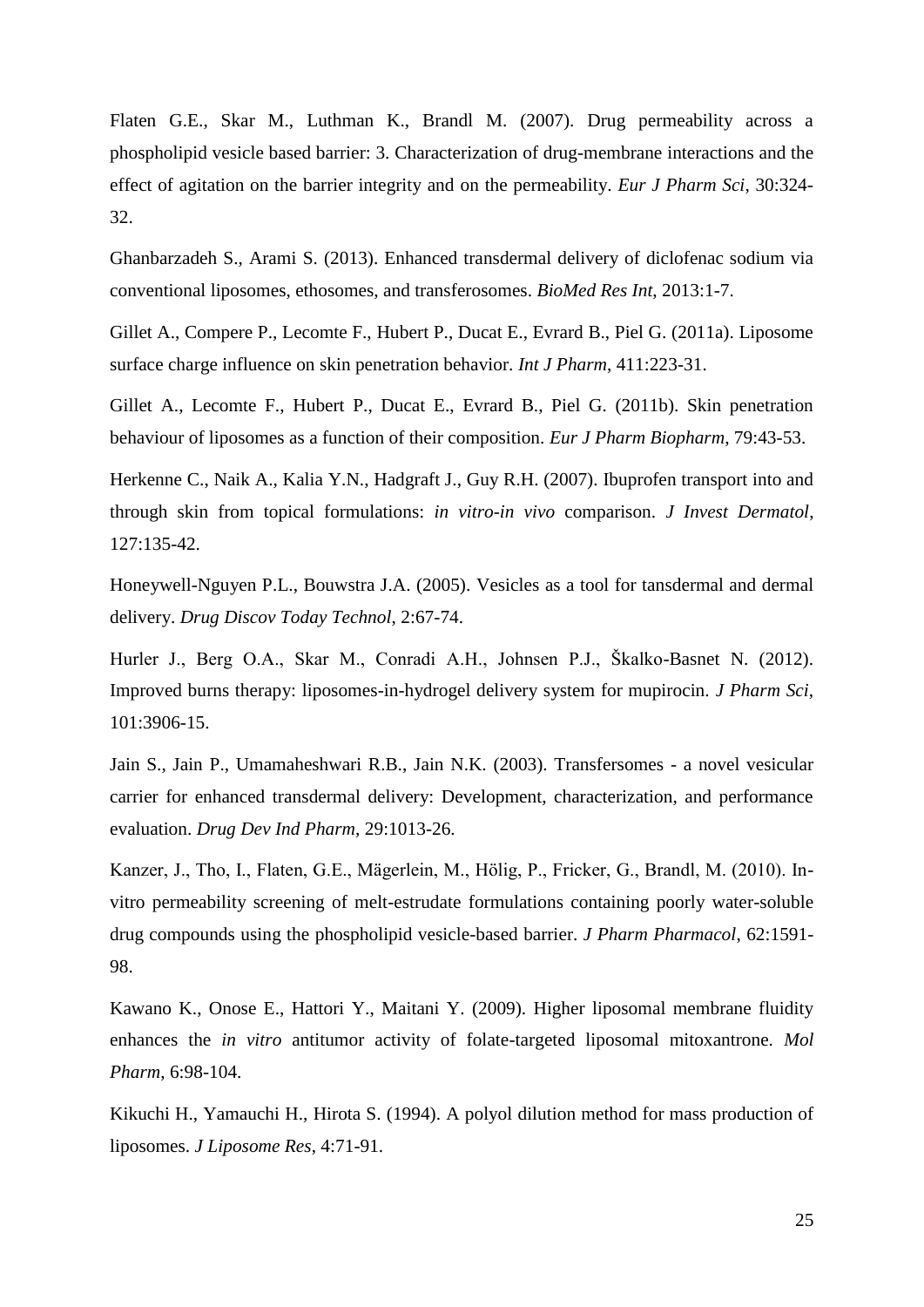Lane M.E. (2013). Skin penetration enhancers. Int J Pharm, 447:12-21.

Manconi M., Mura S., Sinico C., Fadda A.M., Vila A.O., Molina F. (2009). Development and characterization of liposomes containing glycols as carriers for diclofenac. *Colloid Surface A*, 342:53-58.

Oliveira G., Beezer A.E., Hadgraft J., Lane M.E. (2010). Alcohol enhanced permeation in model membranes. Part I. Thermodynamic and kinetic analyses of membrane permeation. *Int J Pharm*, 393:61-67.

Pavelić Ž., Škalko-Basnet N., Filipović-Grčić J., Martinac A., Jalšenjak I. (2005). Development and *in vitro* evaluation of a liposomal vaginal delivery system for acyclovir. *J Control Release*, 106:34-43.

Prow T.W., Grice J.E., Lin L.L., Faye R., Butler M., Becker W., Wurm E.M., Yoong C., Robertson T.A., Soyer H.P., Roberts M.S. (2011). Nanoparticles and microparticles for skin drug delivery. *Adv Drug Deliv Rev*, 63:470-91.

Salerno C., Carlucci A.M., Bregni C. (2010). Study of *in vitro* drug release and percutaneous absorption of fluconazole from topical dosage forms. *AAPS PharmSciTech*, 11:986-93.

Sinko B., Garrigues T.M., Balogh G.T., Nagy Z.K., Tsinman O., Avdeef A., Takacs-Novak K. (2012). Skin-PAMPA: a new method for fast prediction of skin penetration, *Eur J Pharm Sci*, 45:698-707.

Subongkot, T., Duangjit, S., Rojanarata, T., Opanasopit, P., Ngawhirunpat, T. (2012). Ultradeformable liposomes with terpenes for delivery of hydrophilic compound. *J Liposome Res*, 22:254-62.

Šentjurc M., Vrhovnik K., Kristl J. (1999). Liposomes as a topical delivery system: the role of size on transport studied by the EPR imaging method. *J Control Release*, 59:87-97.

Touitou E., Dayan N., Bergelson L., Godin B., Eliaz M. (2000) Ethosomes - novel vesicular carriers for enhanced delivery: characterization and skin penetration properties. *J Control Release*, 65:403-18.

Vanić Ž., Barnert S., Sűss R., Schubert R. (2012). Fusogenic activity of PEGylated pHsensitive liposomes, *J Liposome Res*, 22:148-57.

Vanić Ž., Hafner A., Bego M., Škalko-Basnet N. (2013). The characterization of various deformable liposomes with metronidazole. *Drug Dev Ind Pharm*, 39:481-88.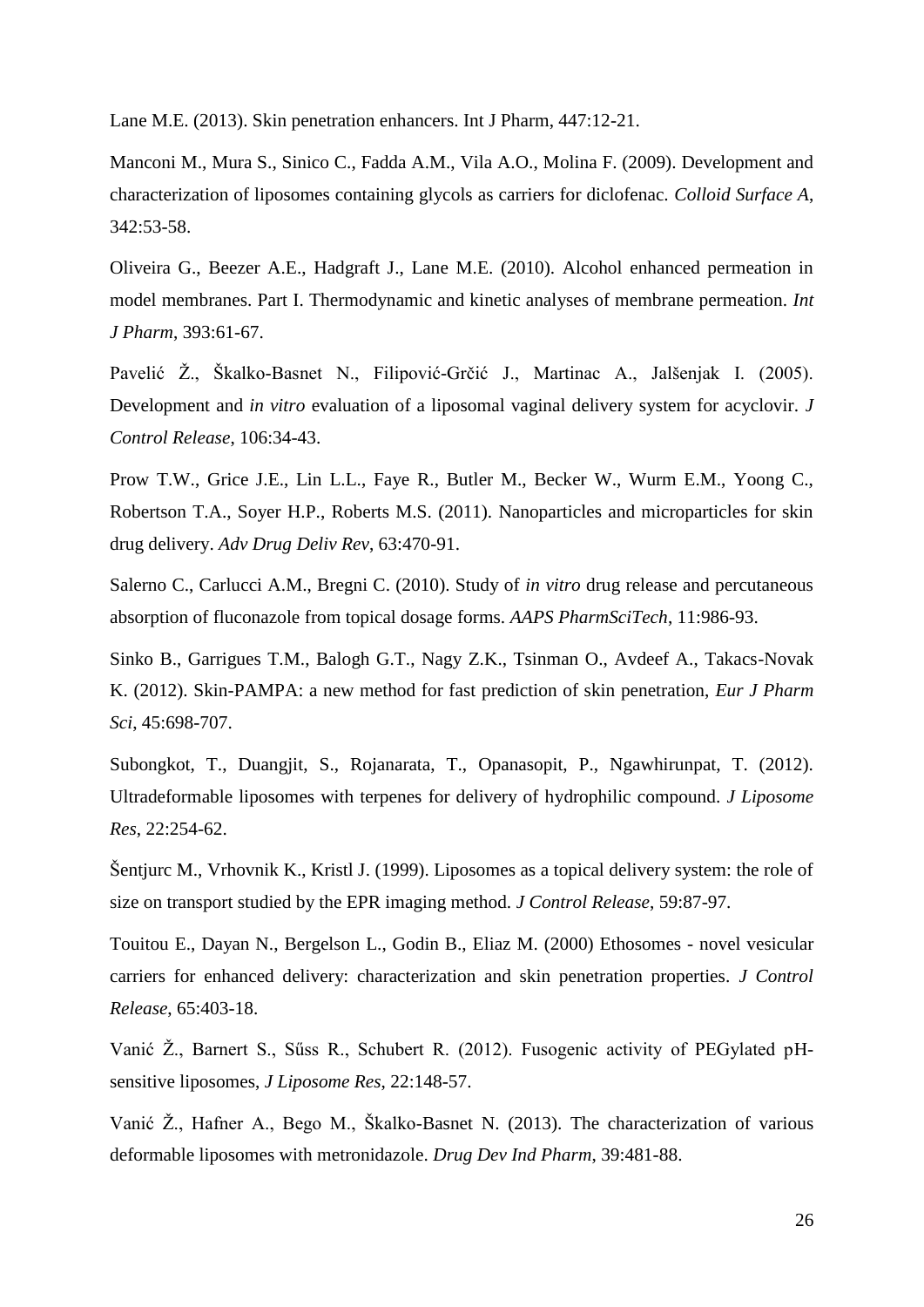Vanić Ž., Hurler J., Ferderber K., Golja Gašparović P., Škalko-Basnet N., Filipović-Grčić J. (2014). Novel vaginal drug delivery system: deformable propylene glycol liposomes-inhydrogel. *J Liposome Res*, 24:27-36.

Verma D.D., Verma S., Blume G., Fahr A. (2003). Particle size of liposomes influences dermal delivery of substances into skin. *Int J Pharm*, 258:141-51.

Zhao Y.Z., Dai D.D., Lu C.T., Chen L.J., Lin M., Shen X.T., Li X.K., Zhang M., Jiang X., Jin R.R., Li X., Lv H.F., Cai L., Huang P.T. (2013). Epirubicin loaded with propylene glycol liposomes significantly overcomes multidrug resistance in breast cancer. *Cancer Lett*, 330:74- 83.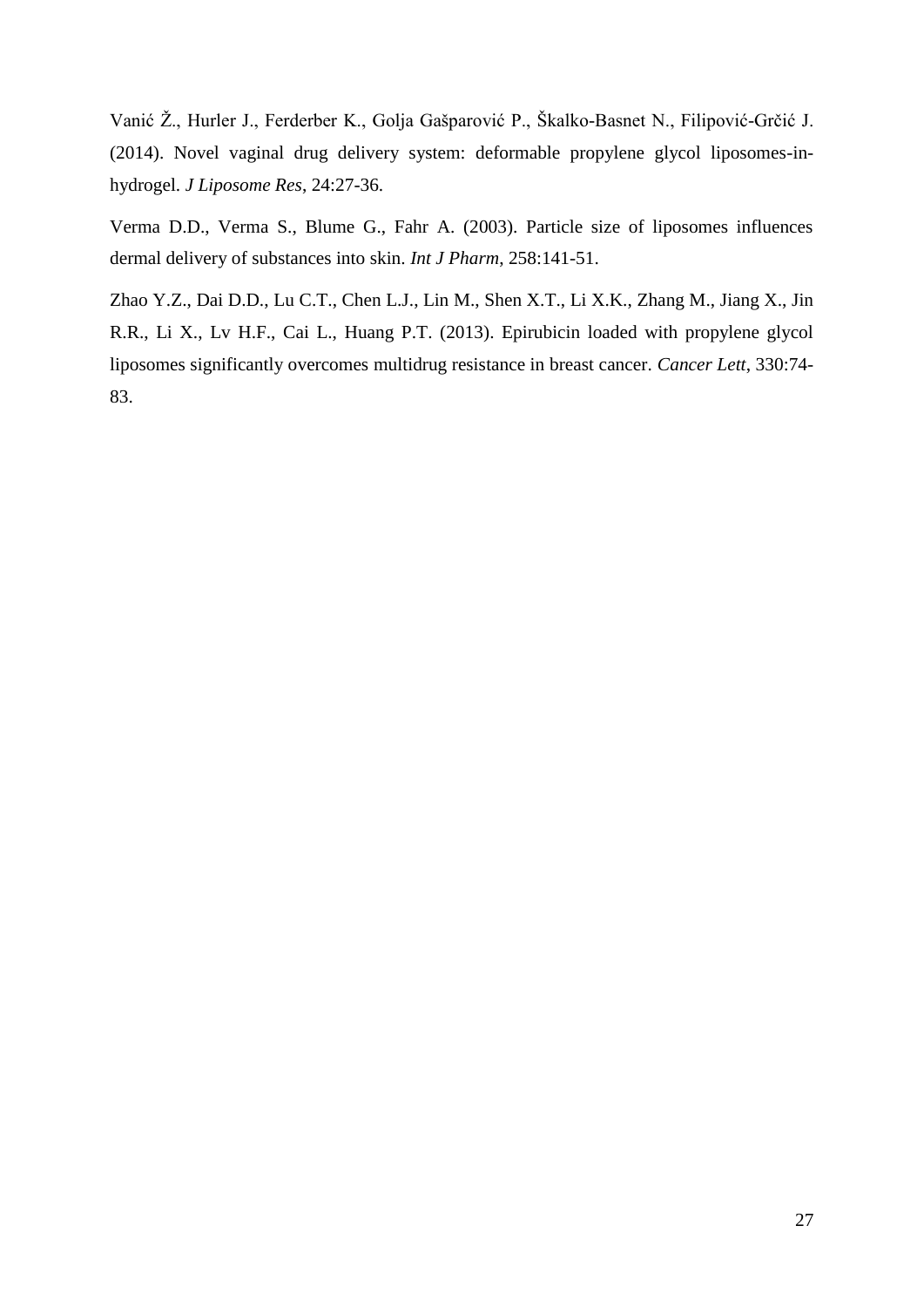| Formulation<br>code | Composition  |                          |                          | Mean diameter (nm) |                                  | Polydispersity index, PI |                                  | Zeta              |
|---------------------|--------------|--------------------------|--------------------------|--------------------|----------------------------------|--------------------------|----------------------------------|-------------------|
|                     | S 75<br>(mg) | <b>SDCh</b><br>(mg)      | PG<br>(g)                | Non-extruded       | Extruded<br>$(3x400 \text{ nm})$ | Non-extruded             | Extruded<br>$(3x400 \text{ nm})$ | potential<br>(mV) |
| $CL-A$              | 200          |                          | $\overline{\phantom{a}}$ | $278 \pm 3$        | $157 \pm 4$                      | $0.602 \pm 0.084$        | $0.186 \pm 0.021$                | $-60.7 \pm 0.9$   |
| $CL-B$              | 400          | $\overline{\phantom{a}}$ | $\overline{\phantom{a}}$ | $312 \pm 9$        | $161 \pm 3$                      | $0.733 \pm 0.147$        | $0.208 \pm 0.057$                | $-58.8 \pm 0.4$   |
| DL-A                | 170          | 30                       | $\overline{\phantom{a}}$ | $239 \pm 9$        | $147 \pm 4$                      | $0.442 \pm 0.024$        | $0.285 \pm 0.025$                | $-58.6 \pm 0.8$   |
| $DL-B$              | 340          | 60                       | $\overline{\phantom{a}}$ | $240 \pm 5$        | $153 \pm 1$                      | $0.452 \pm 0.067$        | $0.296 \pm 0.031$                | $-57.3 \pm 0.3$   |
| $PGL-10-A$          | 200          | $\blacksquare$           | 1                        | $269 \pm 5$        | $153 \pm 1$                      | $0.583 \pm 0.176$        | $0.189 \pm 0.022$                | $-67.8 \pm 0.6$   |
| $PGL-10-B$          | 400          | $\blacksquare$           | 1                        | $293 \pm 2$        | $156 \pm 4$                      | $0.688 \pm 0.135$        | $0.210 \pm 0.049$                | $-69.3 \pm 1.4$   |
| $PGL-30-A$          | 200          | $\overline{\phantom{a}}$ | 3                        | $390 \pm 11$       | $161 \pm 4$                      | $0.689 \pm 0.122$        | $0.198 \pm 0.018$                | $-70.0 \pm 0.8$   |
| $PGL-30-B$          | 400          |                          | 3                        | $405 \pm 17$       | $166 \pm 1$                      | $0.454 \pm 0.156$        | $0.220 \pm 0.041$                | $-67.9 \pm 0.6$   |

|  |  |  | Table 1. The composition and physicochemical properties of different classes of liposomes containing DCS |  |  |
|--|--|--|----------------------------------------------------------------------------------------------------------|--|--|
|--|--|--|----------------------------------------------------------------------------------------------------------|--|--|

CL – conventional liposomes; DL – deformable liposomes; PGL – propylene glycol liposomes; A - liposomes prepared with lower lipid concentration (26 mM total lipids); B – liposomes prepared with higher lipid concentration (52 mM, total lipids) The amounts of S 75, SDCh and PG correspond to 10 ml of liposome suspension. The values denote the mean  $\pm$  S.D. (n=3).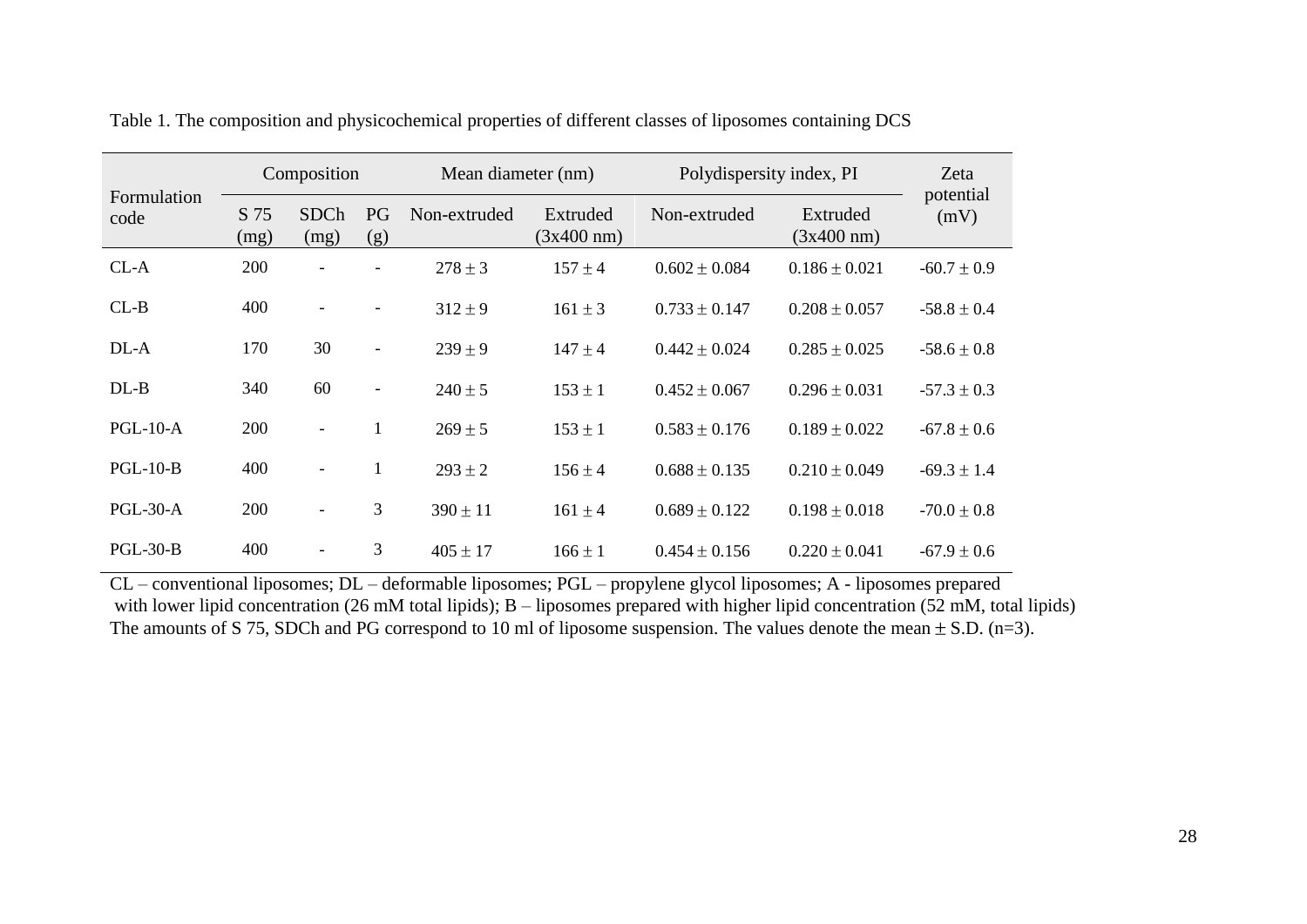

Figure 1. The entrapment of DCS (%) in various liposomes in relation to different separation methods (GC – gel chromatography; D – dialysis; MC – minicolumn centrifugation; UC – ultracentrifugation). All of the liposomes were prepared in two different concentrations of lipids: 26 mM (CL-A, DL-A, PGL-10-A and PGL-30-A) and 52 mM (CL-B, DL-B, PGL-10- B and PGL-30-B). Data are expressed as the mean  $\pm$  S.D. (n = 3). \*Differs from the liposomes of the lower lipid concentration (t-test,  $p < 0.05$ ). \*\*Differs from the extruded liposomes of the lower lipid concentration (t-test,  $p < 0.05$ ).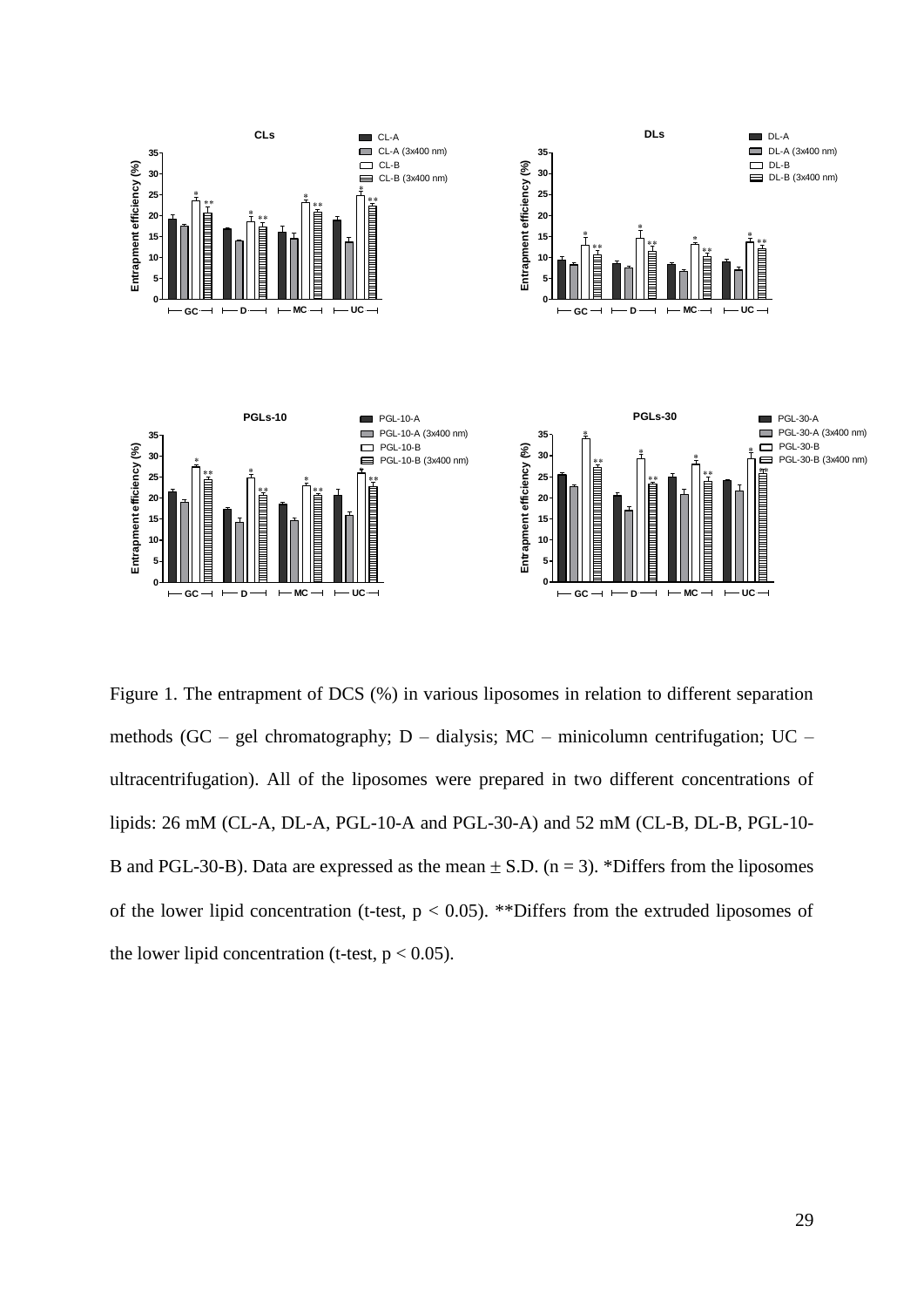

Figure 2. The entrapment of DCS (drug/lipid ratio) in various liposomes in relation to different separation methods (GC – gel chromatography;  $D -$  dialysis; MC – minicolumn centrifugation; UC – ultracentrifugation). All of the liposomes were prepared in two different concentrations of lipids: 26 mM (CL-A, DL-A, PGL-10-A and PGL-30-A) and 52 mM (CL-B, DL-B, PGL-10-B and PGL-30-B). Data are expressed as the mean  $\pm$  S.D. (n = 3). \*Differs from the liposomes of the lower lipid concentration (t-test,  $p < 0.05$ ). \*\*Differs from the extruded liposomes of the lower lipid concentration (t-test,  $p < 0.05$ ).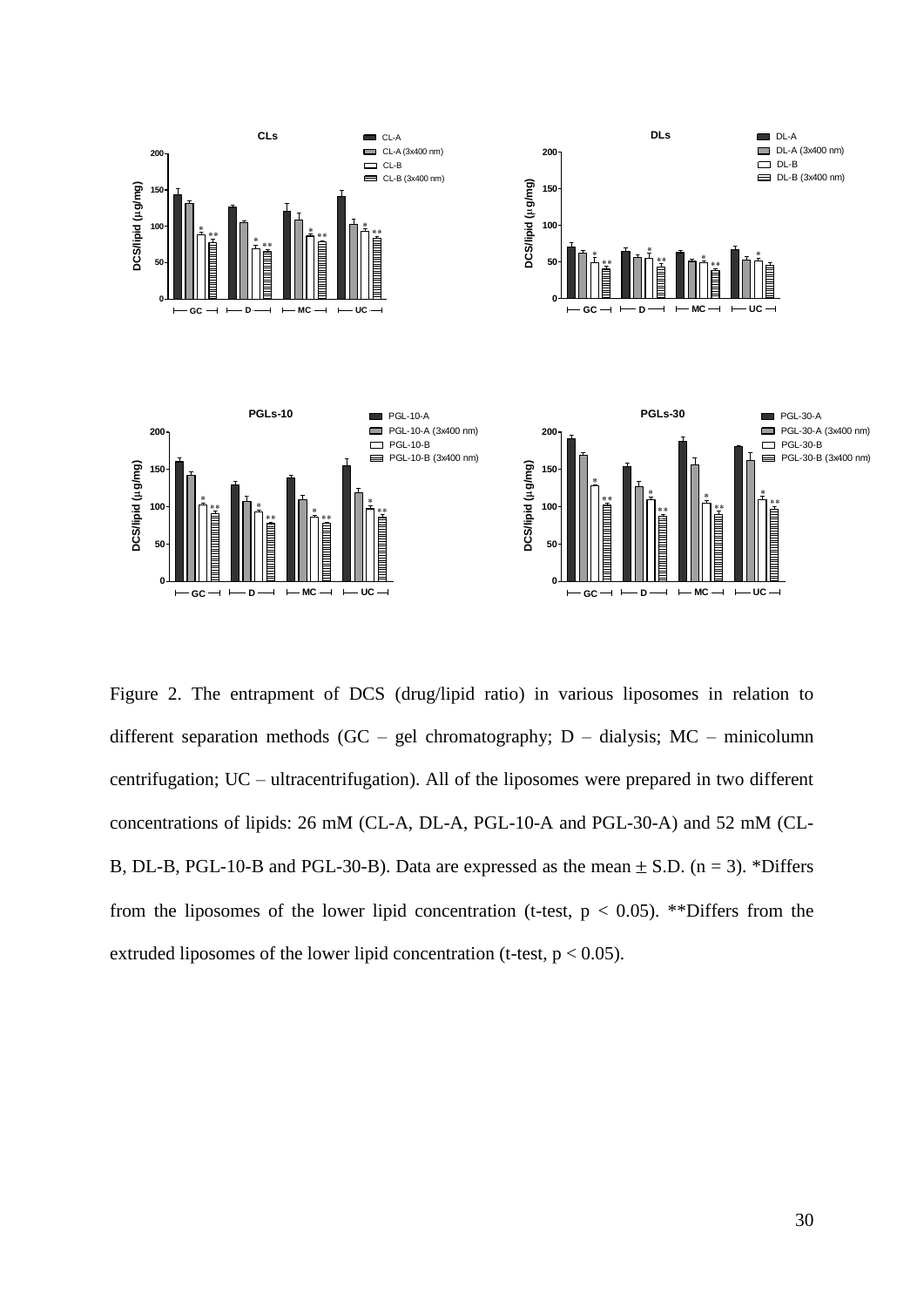

Figure 3. The degree of liposome elasticity (E) as a function of  $r_v/r_p$  (A) and J (B). E was determined for extruded liposomes (3x400 nm) at a constant pressure of 5 bar (for details, see Section 2.6.). The values denote the mean  $\pm$  S.D. (n = 3). \*Statistically significant difference of the E compared to the E of CL-A (ANOVA,  $p < 0.05$ ).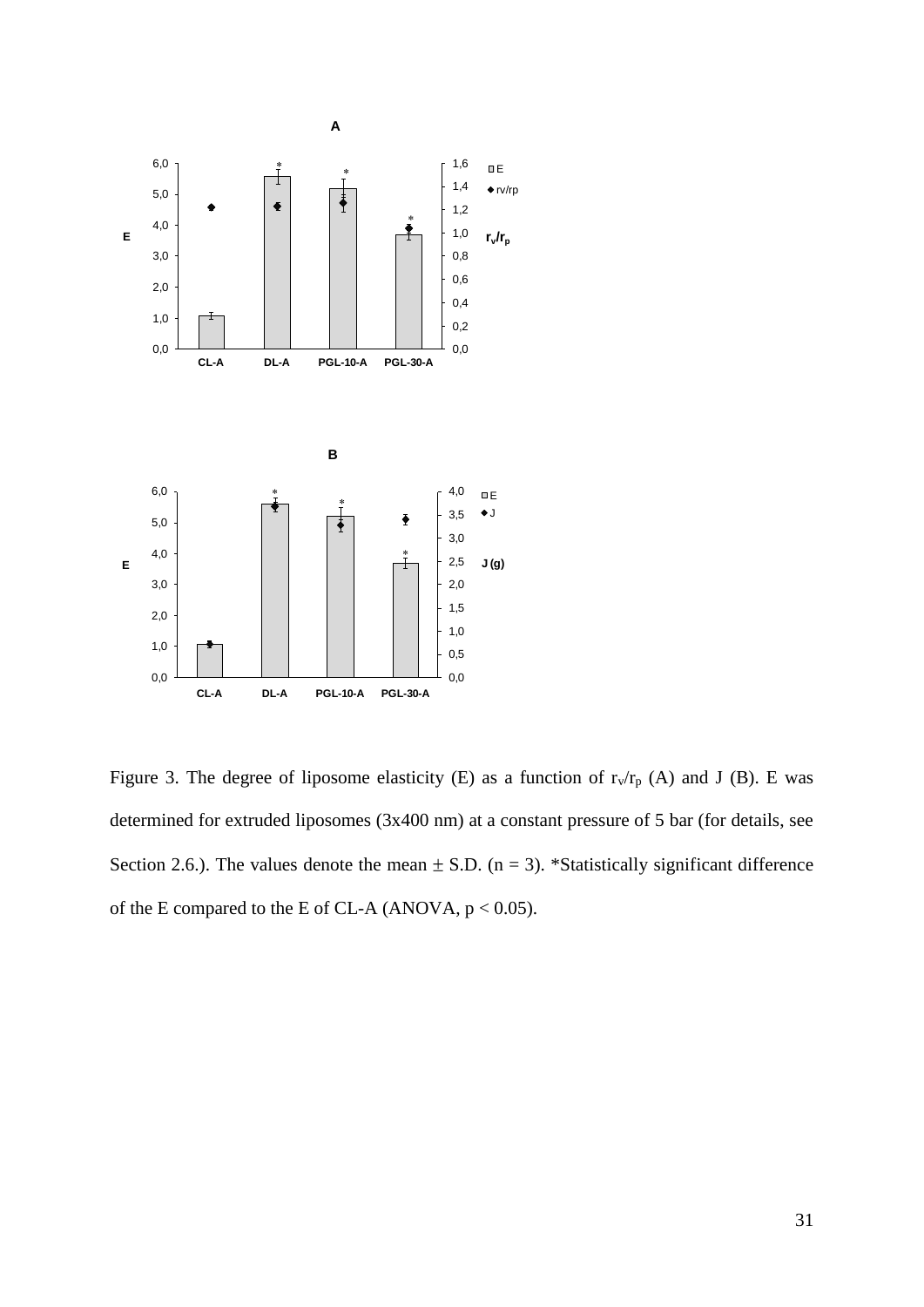

Figure 4. The storage stability of the extruded liposome formulations after ten months of storage at 4°C: mean diameters and PI (A); zeta potentials (B). The indicated values are the mean  $\pm$  S.D. (n = 3). \*Mean diameters were significantly different (t-test, p < 0.05) after ten months. \*\*PI was significantly different (t-test,  $p < 0.05$ ) after ten months.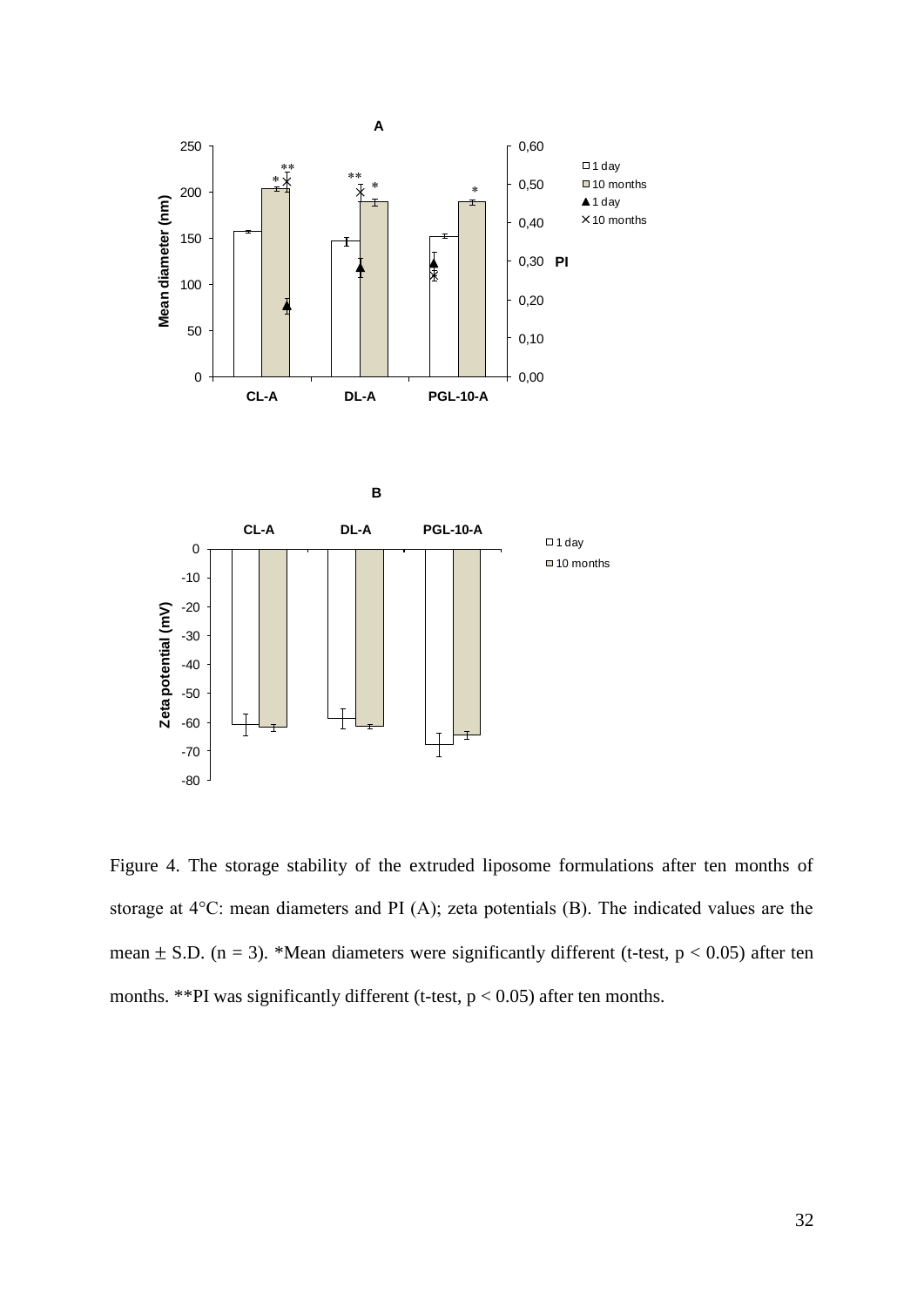

Figure 5. The cumulative release of DCS from liposome formulations performed on a Franz cell diffusion system under sink conditions using cellulose membranes and a heating circulator set to 32°C. The values denote the mean  $\pm$  S.D. (n = 3). \*Statistically significant difference (ANOVA,  $p < 0.05$ ) compared to the control. \*\*Statistically significant difference (ANOVA,  $p < 0.05$ ) compared to CL-A.